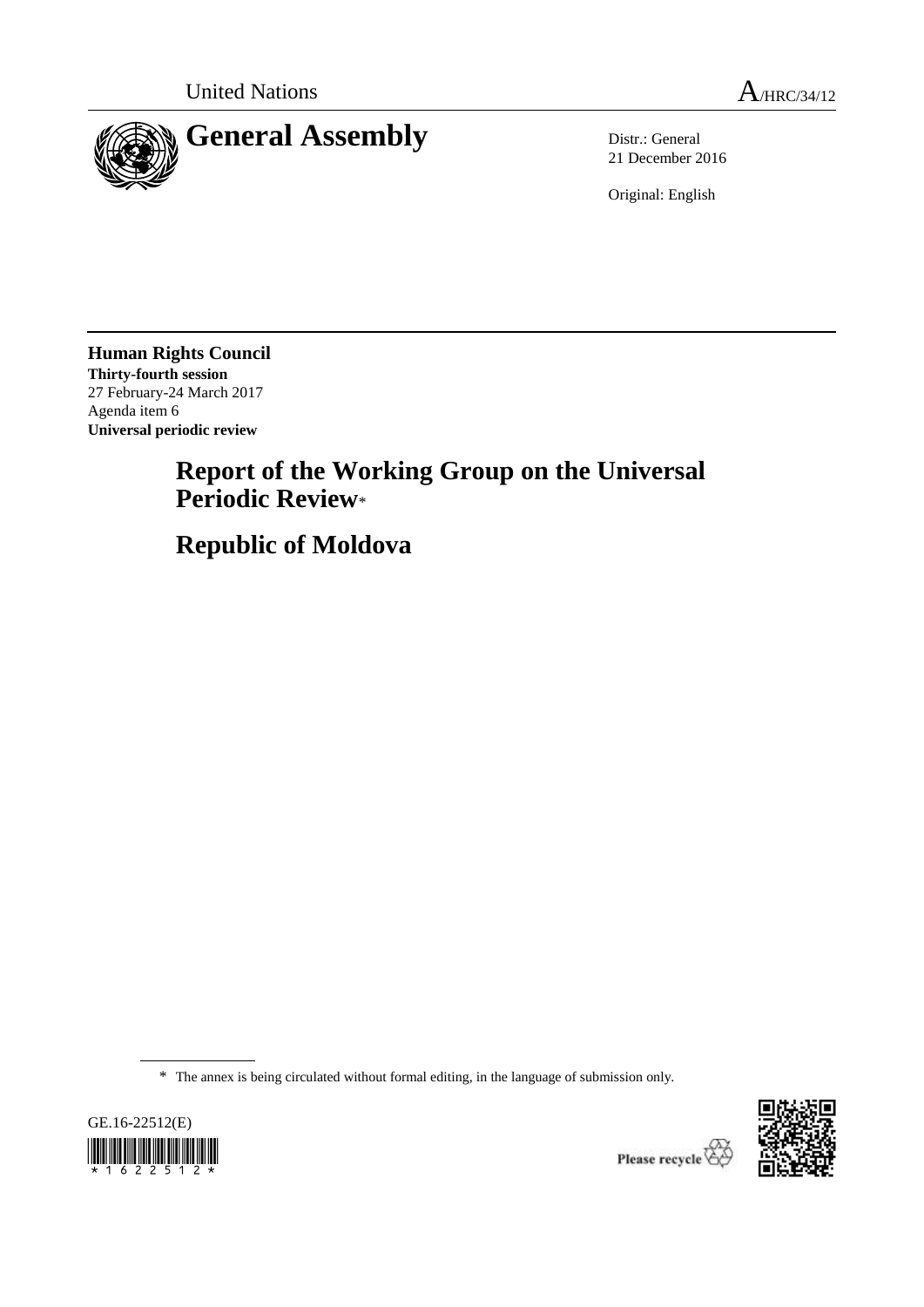# Contents

|       |           | Page |
|-------|-----------|------|
|       |           | 3    |
|       |           | 3    |
|       | A.        | 3    |
|       | <b>B.</b> | 6    |
| Π.    |           | 14   |
| Annex |           |      |
|       |           | 28   |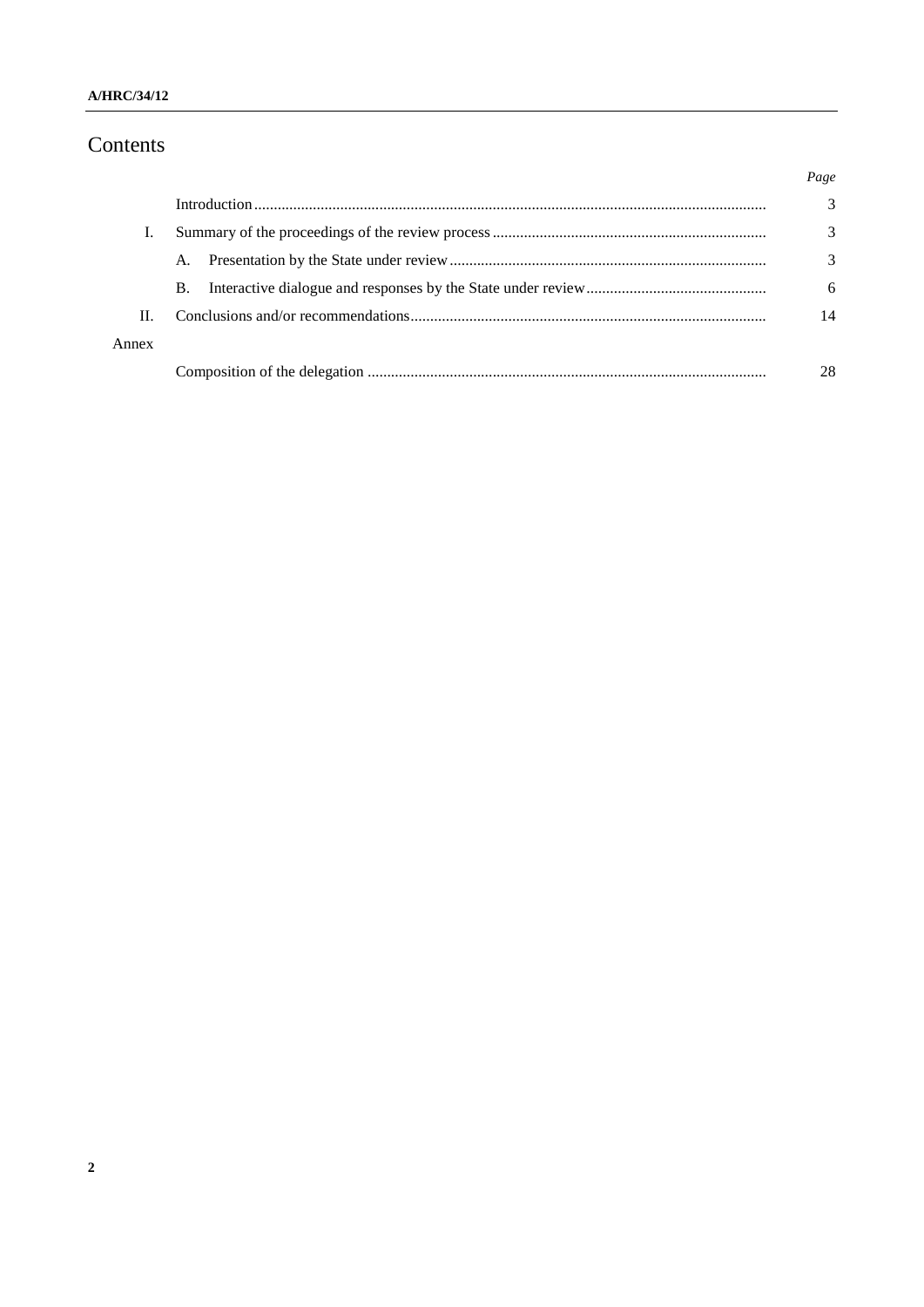# **Introduction**

1. The Working Group on the Universal Periodic Review, established in accordance with Human Rights Council resolution 5/1, held its twenty-sixth session from 31 October to 11 November 2016. The review of the Republic of Moldova was held at the 9th meeting, on 4 November 2016. The delegation of the Republic of Moldova was headed by the Minister of Justice of the Republic of Moldova, Vladimir Cebotari. At its 13th meeting, held on 8 November 2016, the Working Group adopted the report on the Republic of Moldova.

2. On 12 January 2016, the Human Rights Council selected the following group of rapporteurs (troika) to facilitate the review of the Republic of Moldova: Côte d'Ivoire, Slovenia and Viet Nam.

3. In accordance with paragraph 15 of the annex to Human Rights Council resolution 5/1 and paragraph 5 of the annex to Council resolution 16/21, the following documents were issued for the review of the Republic of Moldova:

(a) A national report submitted/written presentation made in accordance with paragraph 15 (a) (A/HRC/WG.6/26/MDA/1);

A compilation prepared by the Office of the United Nations High Commissioner for Human Rights (OHCHR) in accordance with paragraph 15 (b) (A/HRC/WG.6/26/MDA/2);

(c) A summary prepared by OHCHR in accordance with paragraph 15 (c) (A/HRC/WG.6/26/MDA/3).

4. A list of questions prepared in advance by Belgium, Czechia, Germany, Mexico, Norway, Slovenia, Spain, Sweden, Switzerland and the United Kingdom of Great Britain and Northern Ireland was transmitted to the Republic of Moldova through the troika. These questions are available on the extranet of the universal periodic review.

# **I. Summary of the proceedings of the review process**

#### **A. Presentation by the State under review**

5. The delegation stated that the Republic of Moldova was firmly dedicated to the promotion of human rights and welcomed the universal periodic review as a way to scrutinize the progress of the country with regard to the protection and promotion of human rights by relevant stakeholders.

6. The delegation presented updates on the ratification by the Republic of Moldova of several international treaties and identified the major development in the national human rights legal framework as being the completion of the second National Human Rights Action Plan for 2011-2014. The delegation underlined the Government's intention to promote a new general human rights policy document that would include recommendations from international structures as well as the recommendations from the present evaluation exercise.

7. Key legal developments included the adoption of the Law on Ensuring Equality, which covered all grounds for discrimination and had created the Council on the Prevention and Elimination of Discrimination and Ensuring Equality. That council adopted decisions on immediate reinstatement of the rights of victims of discrimination and formulated recommendations. In 2014, the council had been provided with investigatory powers for certain categories of administrative offences.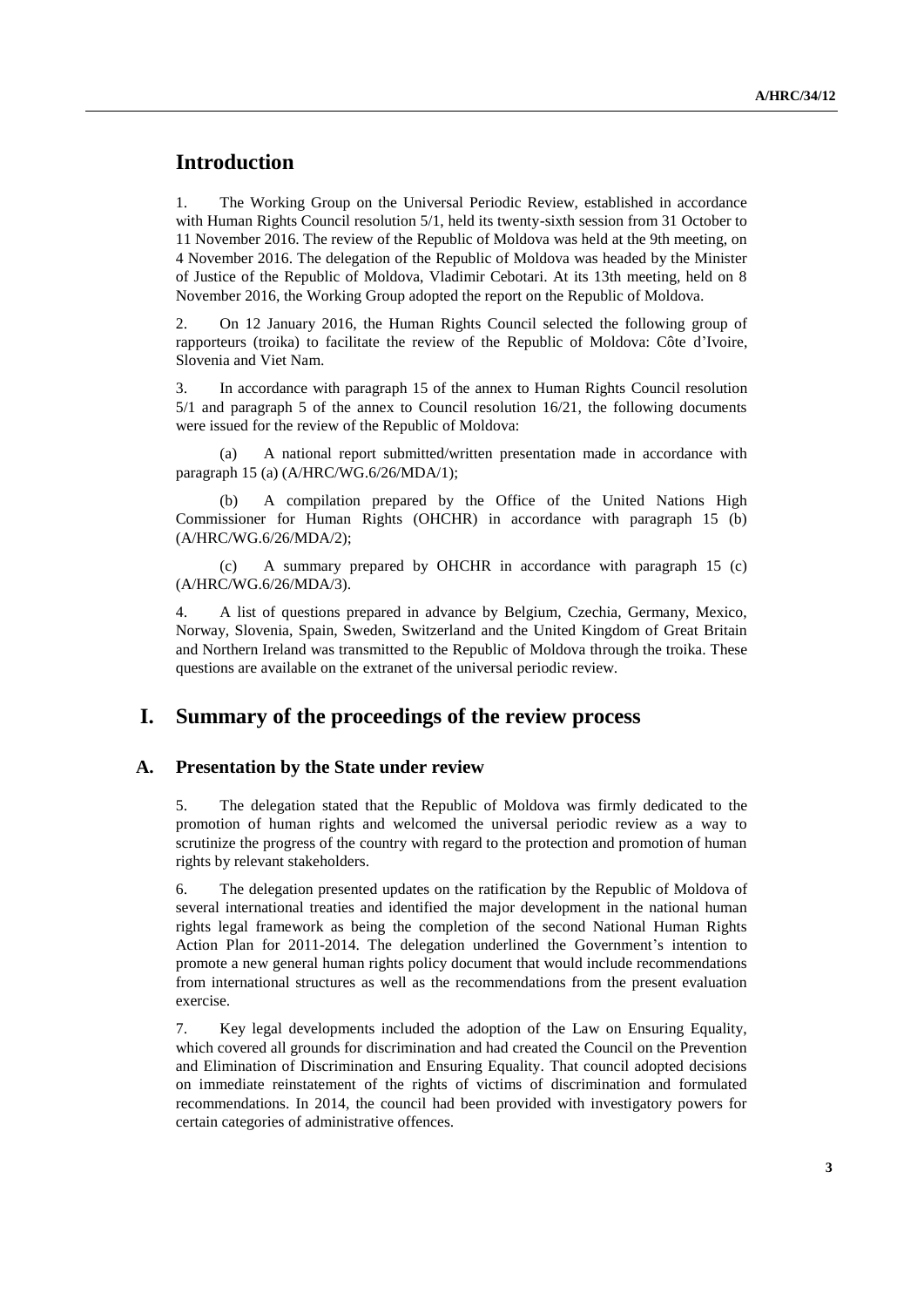8. The 2014 Law on the People's Advocate (Ombudsman) had consolidated the capacity of the former Centre for Human Rights. It had reduced the number of people's advocates, modified the appointment procedure (now by Parliament, on the basis of public competition) to guarantee transparency and the involvement of civil society and had established compliance criteria for candidates.

9. The new Law on the Governmental Agent to the European Court of Human Rights had been adopted and provided for a revised mechanism for observation of the Court in the Republic of Moldova. It regulated representation before the Court and enforcement of the Court's decisions and judgments.

10. The draft law regulating the legal capacity of persons with disabilities would ensure compliance with the provisions of article 12 of the Convention on the Rights of Persons with Disabilities, as it modified the concept of the legal capacity of persons with disabilities by providing the adult person and the emancipated person with the possibility to obtain protection in case of decreased personal, physical or mental abilities, to institute a family council, to have a temporary guardian appointed and to be able to represent himself or herself in civil proceedings.

11. The new National Mechanism on Prevention of Torture had became functional, following the completion of the selection procedure for the members of the council of the National Mechanism on Prevention of Torture.

12. The Republic of Moldova had taken measures to improve detention conditions, especially by providing regular budgetary allocations, constructing a new penitentiary to solve the problem of overcrowding in penitentiary facilities and promoting the new Strategy for the Development of the Penitentiary System for 2016-2020.

13. The delegation presented the measures taken to ensure the right to education for all. National priorities, particularly education for children and young people with disabilities, were enshrined in the 2011-2020 development programme for inclusive education in the Republic of Moldova.

14. Regarding inter-ethnic relations and protection of the rights of persons belonging to national minorities, the legislation of the Republic of Moldova corresponded to the highest recognized international standards. A new strategy on inclusive diversity in the Republic of Moldova, for 2016-2026, was being promoted. The Government was taking measures to promote the official language and ensure training for adults belonging to national minorities.

15. One of the Government's prerogatives was to provide the rights to freedom of expression and equal assembly to everyone. A new draft law on non-commercial organizations, aimed at facilitating registration of non-governmental organizations and improving their functioning, was expected to be submitted to Parliament by the end of 2016.

16. A new initiative to amend the Criminal Code in order to regulate hate crimes was pending examination in Parliament.

17. The justice sector had undergone comprehensive reforms, which had included new measures improving access to justice for all social categories. The reforms were embodied in the action plan for implementation of the Justice Sector Reform Strategy for 2011-2016.

18. Selection and performance evaluation systems had been established for judges, and an integrated electronic system for the management of court files and the audio recording of hearings was being used by courts. Law No. 79 on reorganization of the judicial system would ensure accessibility through optimization of the court system, which would enhance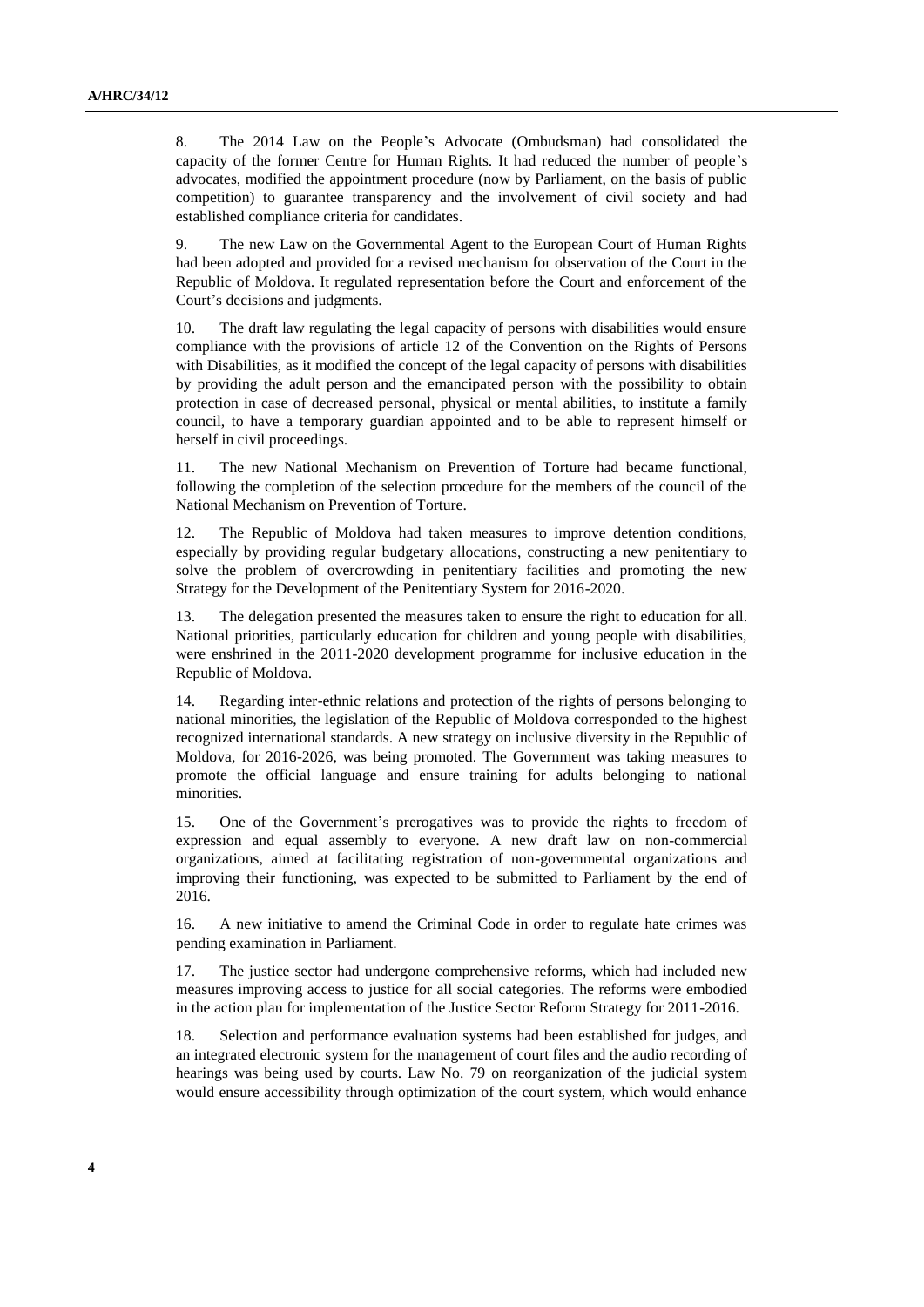courts' capacities, improve the quality of the administration of justice and create the basis for judges to specialize in particular areas.

19. Since 2013, a number of acts aimed at reforming the immunity of judges had been passed, especially in regard to preventing corruption. Law No. 325, on professional integrity testing, passed in 2013, had created a new instrument to prevent corruption among public servants.

20. The Law on the Prosecution Service, of 2016, had brought reforms to the system and created specialized prosecution services.

21. Significant progress had been made in promoting and ensuring gender equality, both in terms of adapting the legal and institutional framework and in terms of incorporating a gender perspective into national sector policies. The national programme on gender equality for 2010-2015 had been implemented, and the new strategy on gender equality, for 2017-2021, was at the consultation stage.

22. In April 2016, the Parliament of the Republic of Moldova had adopted amendments to several legislative acts, obliging political parties to ensure equal rights and opportunities for both the women and men among their membership and to respect the minimum rate of representation of 40 per cent for each sex, and requiring media and publicity agencies to use non-sexist language and to present images of women and men in terms of equal rights in the public and private spheres of life. The amendments made to the Labour Code included 14 days of paternity leave.

23. The Republic of Moldova had taken measures in order to harmonize the national legal framework for preventing and combating domestic violence with international standards. The delegation stated that the Government had drafted the presidential decree for signing of the Council of Europe Convention on Preventing and Combating Violence against Women and Domestic Violence (Istanbul Convention).

24. The delegation presented updates regarding the protection of the rights of the child. A new legal framework for protecting and monitoring children in difficulty had been established in 2013; standards of social support services for families with children had also been established.

25. Specialized entities for minors and human rights had been created within prosecution offices. Specialized hearing rooms for minors had been created in eight prosecution offices.

26. The legislative framework for combating trafficking in human beings had been significantly improved in the past four years. The Law on Rehabilitation of Victims of Crimes, of 2016, created a proper governmental mechanism for the rehabilitation of victims, including for victims of trafficking in human beings and of trafficking in children. It would provide for social and medical assistance and financial compensation for the victims of crimes. Specialized services for victims and potential victims of trafficking in human beings were currently being provided by centres for assistance and protection.

27. The delegation reiterated the importance of United Nations mechanisms, particularly the universal periodic review and the special procedure mandate holders, recalling that the country had been visited by four special rapporteurs and five other senior United Nations human rights officials. The delegation reiterated that the Republic of Moldova extended a standing invitation to all mandate holders.

28. The Republic of Moldova had decided to present its candidacy for the Human Rights Council for the 2020-2022 term.

29. The Republic of Moldova was fully committed to the idea of European integration, guided by its Association Agreement with the European Union. The European Union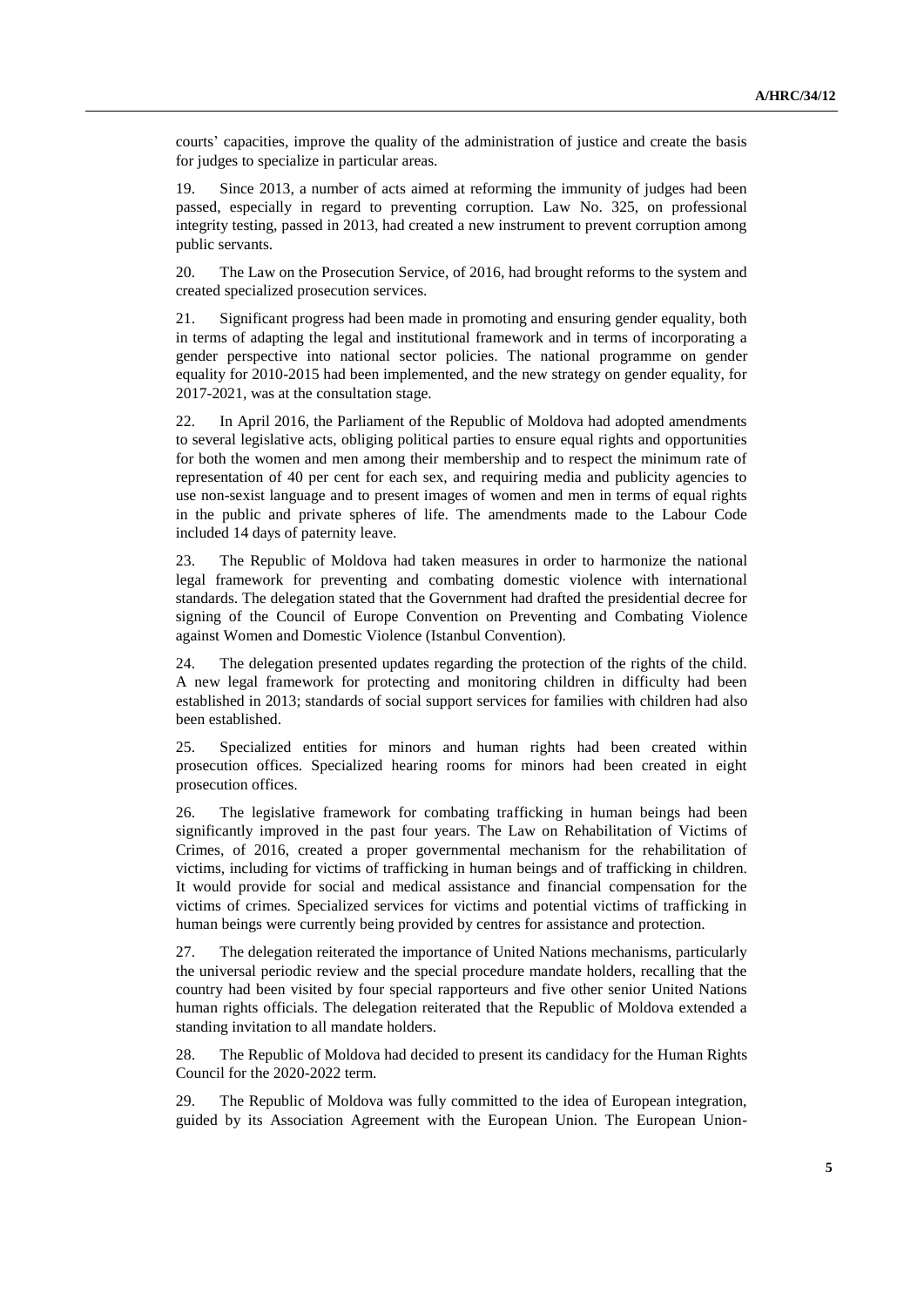Republic of Moldova Human Rights Dialogue held its meetings in an enlarged format, with the participation of the Organization for Security and Cooperation in Europe and the Council of Europe, and served also as a platform for active and transparent participation by civil society in tackling issues pertaining to human rights and freedoms.

30. The delegation stated that there were difficulties in engaging in a constructive dialogue with the Transnistrian region on different human rights matters, due to reasons beyond the control of the Moldovan authorities. It stated that the central Government was committed to identifying the possibilities for implementation of the recommendations of the Hammarberg Report.

31. The delegation stated that the Republic of Moldova was fully engaged with continuing its efforts to promote human rights policies in the social sectors, where policies still needed further development, and noted that this would require dedication. The Government highly appreciated the engagement of civil society and considered it as an active partner and evaluator where the implementation of human rights policies was concerned.

#### **B. Interactive dialogue and responses by the State under review**

32. During the interactive dialogue, 75 delegations made statements. Recommendations made during the dialogue are to be found in section II of the present report.

33. Norway was concerned about prison conditions and reports of police mistreatment and torture. It noted that judicial independence remained a challenge and that increased transparency was essential in order to reduce corruption. Norway noted reports of journalist self-censorship out of fear of reprisals.

34. Pakistan welcomed the ratification of human rights instruments, the enactment of domestic laws, the adoption of the strategy on inclusive diversity and the action plan for Roma. It appreciated the work of the national councils for persons with disabilities and for children.

35. Panama praised the efforts made by the Republic of Moldova to strengthen its regulatory and institutional human rights framework, and its measures to tackle statelessness, trafficking in persons and violence against women. It was concerned about the deep ethnic, religious, linguistic and gender divisions in the country.

36. Paraguay referred to the legislation on the Office of the Ombudsman and on equality, and noted that discrimination had been criminalized. It welcomed efforts to address minority rights and the issues of statelessness and national languages.

37. Peru welcomed the adoption of the national plan of action on the inclusion of Roma and the adoption of the strategy on inclusive diversity.

38. The Philippines was concerned about the suspension of ratification of the International Convention on the Protection of the Rights of All Migrant Workers and Members of Their Families and of other human rights treaties. It urged the Government to promote effective access to education and to combat absenteeism and dropping out of school by Roma children, especially girls.

39. Poland acknowledged the efforts to comply with the recommendations accepted during the first review cycle.

40. Portugal praised the fight against corruption, particularly in the justice sector. It welcomed the strengthening by the Republic of Moldova of the legislative framework and practice for combating torture.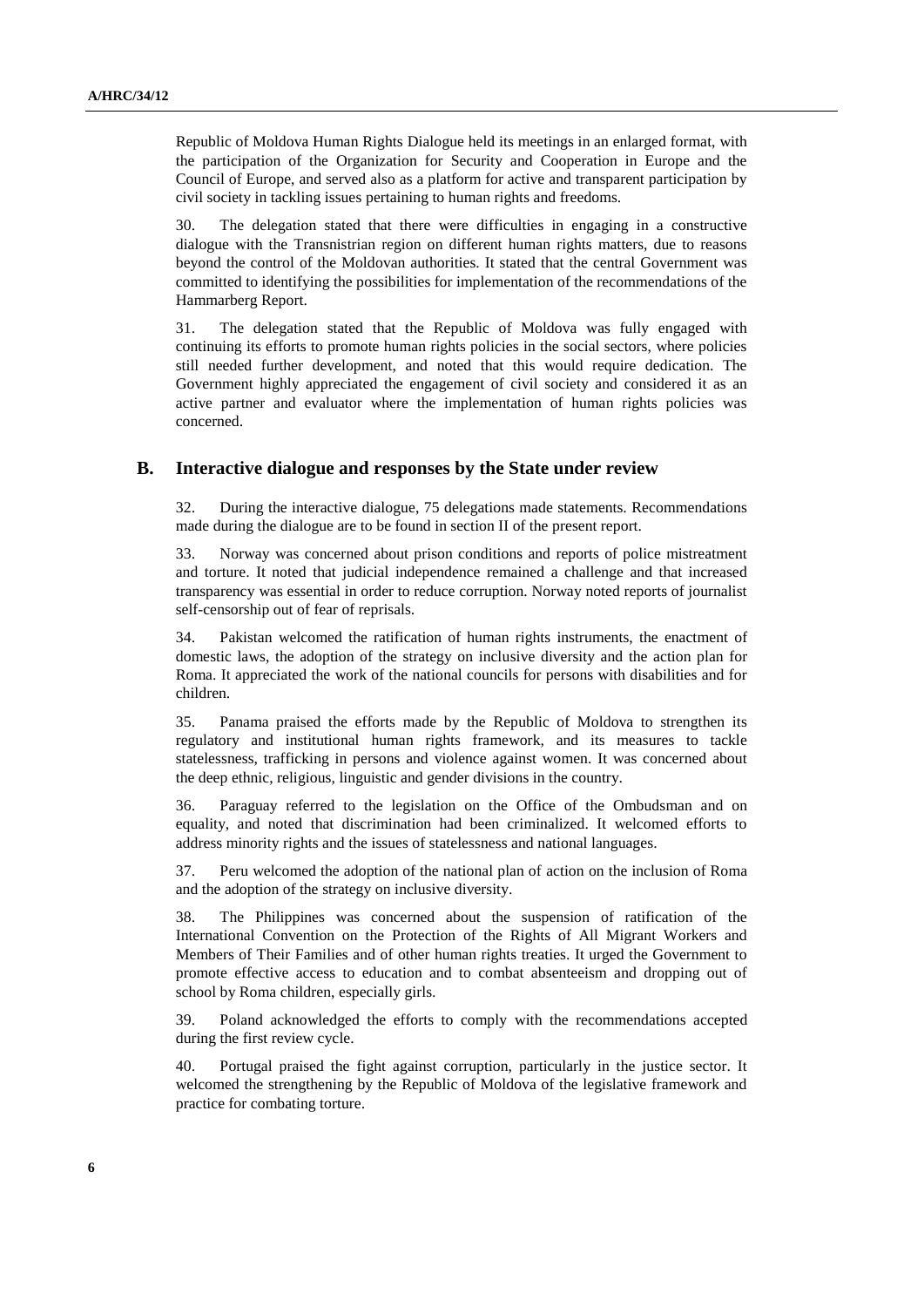41. Qatar acknowledged the fight against trafficking and child exploitation through the adoption of national strategies. It welcomed efforts to promote the rights of persons with disabilities, while asking that support be given to their families.

42. The Republic of Korea commended the establishment of the Council on the Prevention and Elimination of Discrimination and Ensuring Equality and the adoption of the Law on Ensuring Equality. It noted progress in combating judicial corruption, through the Justice Sector Reform Strategy for 2011-2016.

43. Romania appreciated the good organization of the first round of the presidential elections, as assessed by the international observation mission.

44. The Russian Federation noted the inadequate representation of ethnic minorities in government bodies and was concerned by the trend away from using Russian as a language of inter-ethnic communication.

45. Serbia welcomed the National Human Rights Action Plan as well as the mechanism to monitor its implementation. It welcomed the adoption of child protection legislation and of an implementation strategy.

46. Sierra Leone commended the National Human Rights Action Plan for 2017-2020 and the government strategy on child protection for 2014-2020. It indicated that further efforts could be undertaken to ensure the participation of Roma in decision-making processes and encouraged the Government to implement the national action plan for Roma for 2016-2020.

47. Slovenia commended progress achieved since the last review, while at the same time stressing that recommendations that had been accepted were still to be fully implemented. It noted that root causes of domestic violence, such as gender inequalities and economic issues, had not been fully addressed.

48. Slovakia welcomed the legal recognition of the competence of the Committee on the Elimination of Racial Discrimination to receive complaints about alleged victims of human rights violations. It encouraged the Government to fully implement laws aimed at eliminating discrimination against women and noted shortcomings in the Law on Ensuring Equality.

49. Spain congratulated the Republic of Moldova on the progress achieved in promoting and protecting human rights. It expressed concern at the lack of political will in combating violence against women and domestic violence.

50. The Sudan commended achievements since the first review, namely the reform of the legal and institutional framework. Sudan noted with appreciation the comprehensive diversity strategy, established with support from the High Commissioner on National Minorities, of the Organization for Security and Cooperation in Europe, and with technical assistance from the Council of Europe.

51. Sweden noted with concern that domestic and sexual violence was still widespread and was closely linked to gender inequalities and gender stereotypes. It noted a very low rate of reporting of cases of abuse.

52. Switzerland noted with appreciation the recent establishment of emergency protection orders, which could be quickly issued by police officers.

53. Tajikistan welcomed the steps taken for effective implementation of the legal framework for promoting and protecting human rights, through the ratification of international treaties and improvements to national legislation. It commended measures taken to enhance anti-discrimination policies and equality.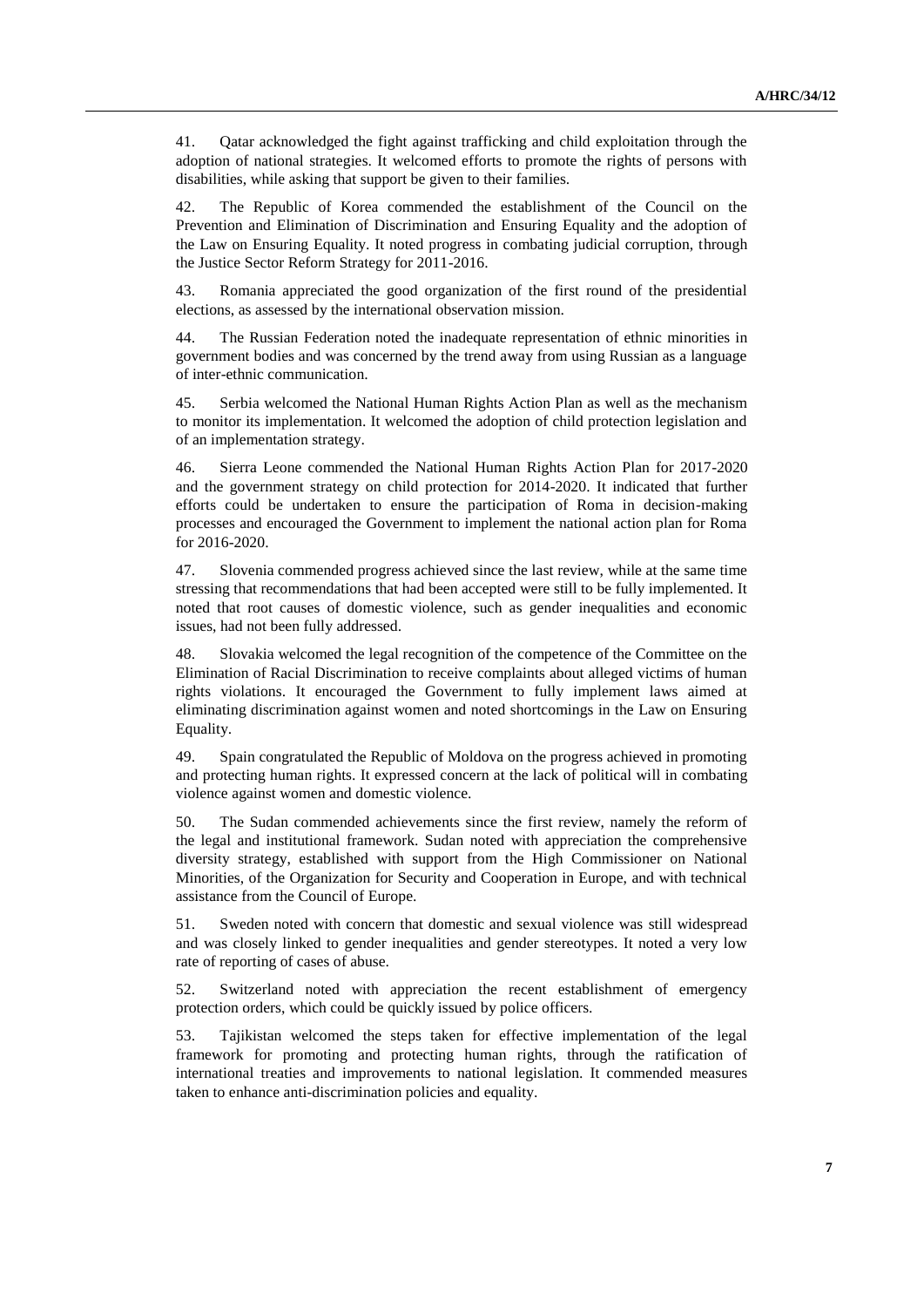54. Thailand welcomed the progress made in strengthening the human rights infrastructure, particularly the passage in 2014 of the Law on the People's Advocate (Ombudsman) and the development of the new national human rights action plan.

55. Timor-Leste welcomed the creation of the Council on the Prevention and Elimination of Discrimination and Ensuring Equality and the development of the manual on anti-discrimination for judges. Timor-Leste noted with appreciation the adoption of several anti-corruption laws.

56. Tunisia noted with appreciation the revised National Action Plan on Human Rights. It welcomed the development of a national strategy for the protection of children, for 2014- 2020. Tunisia asked for information on the mechanisms created to deal with hate crimes, harassment and racially motivated discrimination.

57. Turkey commended the achievements in the areas of education, the rights of the child, gender equality and justice reform. Turkey encouraged a similarly comprehensive approach in the development of the new National Human Rights Action Plan.

58. In its response, the delegation of the Republic of Moldova reiterated its commitment to implementing the new human rights action plan that was being drafted and that would include all the recommendations received in the universal periodic review.

59. Regarding the selection, appointment and promotion of judges, the delegation advised that a new mechanism had been put in place and that only 4 per cent of the appointments raised concerns. The criterion that was the cause of the concerns would be revised. Amendments to the Constitution that had had a positive endorsement by the Constitutional Court were pending the approval of Parliament. The composition of the Superior Council of Magistrates would now include the Prosecutor-General, and the term of the appointment of judges to the Supreme Court would be extended.

60. On minority-related questions, the delegation provided information about the 2011- 2015 action plan on supporting the Roma population and about the action plan for 2016- 2020. As a result of the implementation of the first plan, the institution of community mediator had been created. For the first time, and with the support of the United Nations Entity for Gender Equality and the Empowerment of Women (UN-Women), two Roma women had been elected to local councils and seven women were on party lists for elections. Education was an important element, so schools were functioning under special supervision in all densely populated areas. The priorities were to continue to take measures for the integration of Roma, to incentivize cooperation with State authorities and to combat discrimination.

61. The Government, together with organizations of ethnocultural national minorities and international experts, had drafted the "Concept on integrating ethnic minorities", which was scheduled to be approved by the end of 2016.

62. On the issue on violence against women, Parliament had approved amendments to a set of laws that covered the expansion of the spectrum of rights of the victims of domestic violence and improvements to the victim protection mechanism, expansion of the circle of subjects referred to as family members, and the setting up of a free 24/7 telephone counselling service.

63. The delegation also provided information about a first draft of the Strategy on Preventing and Combating Violence against Women and Domestic Violence.

64. The Government of the Republic of Moldova had approved the national strategy on child protection for 2014-2020 and the action plan for 2016-2020, which were focused on ensuring the necessary conditions for growth and education in the family environment, preventing and combating violence, neglect and exploitation, and promoting non-violent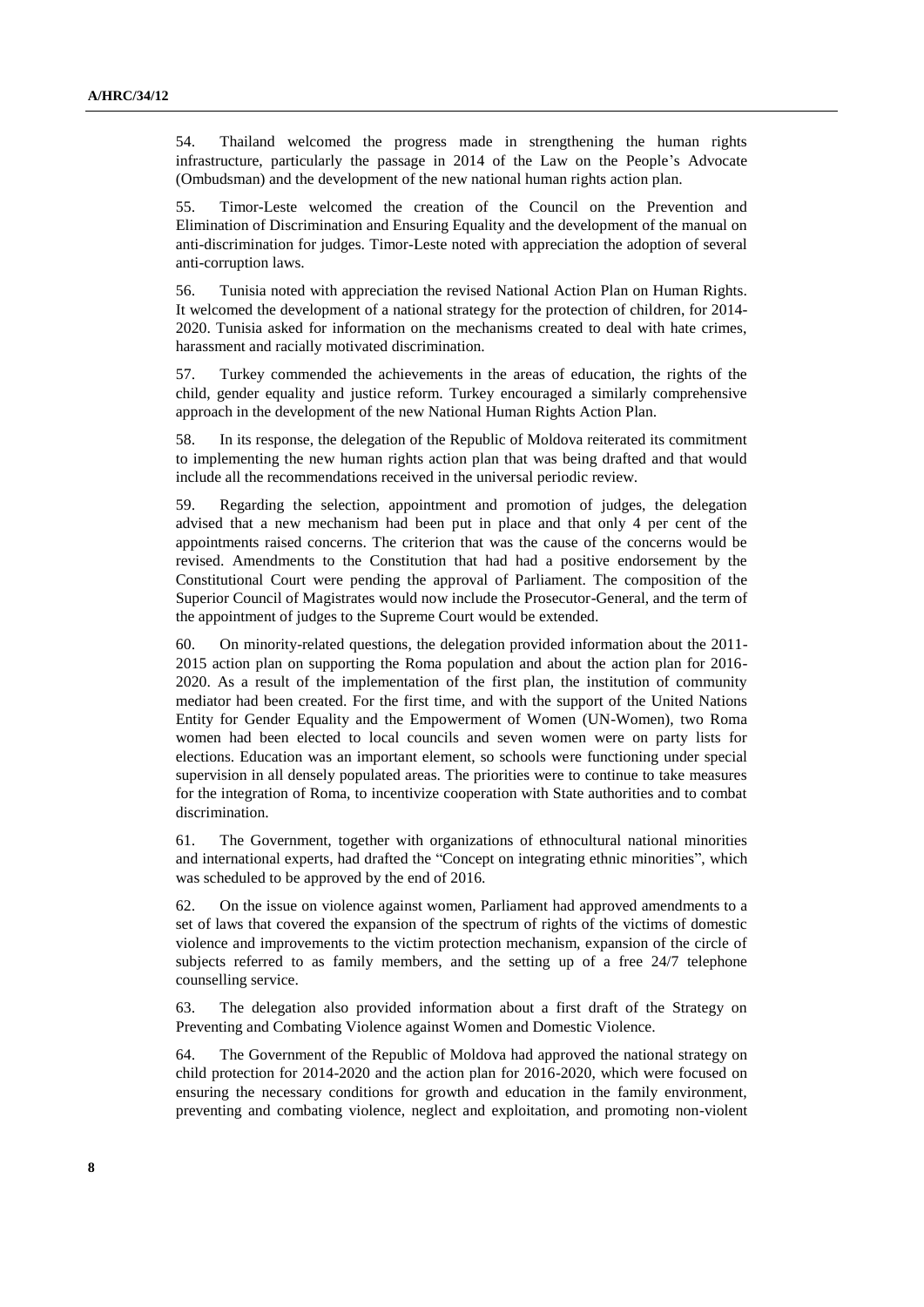practices in growth and education. The deinstitutionalization of children remained a priority.

65. Turkmenistan welcomed the efforts to strengthen the legislative, institutional and policy mechanisms for the protection of human rights. It commended the country for its adoption of the Law on Youth and for aligning its national laws with its international treaty obligations.

66. Ukraine commended the Republic of Moldova on the strengthening of its legislative framework and practice for combating torture and on its implementation of the National Human Rights Plan 2011-2014. It noted that an improved, fully independent judicial system was crucial to protecting and promoting human rights in all areas.

67. The United Kingdom urged the Government to undertake reforms for the protection of vulnerable groups, to make further progress in addressing violence against women and to strengthen unity between all ethnic and cultural groups. It encouraged the alignment of national legislation with the Rome Statute of the International Criminal Court.

68. The United States of America noted recent law reforms, including prosecutorial reforms and reforms relating to judicial independence, but was concerned about deficiencies in the justice sector, which harmed efforts to combat human trafficking, domestic violence and hate crimes. It urged continued efforts to protect the rights of individuals, including lesbian, gay, bisexual, transgender and intersex persons.

69. Uruguay welcomed the establishment of a national human rights action plan. It was concerned about complaints of torture and ill-treatment and urged the Government to fully comply with the provisions of the Convention against Torture and Other Cruel, Inhuman or Degrading Treatment or Punishment.

70. The Bolivarian Republic of Venezuela welcomed the enactment of the law to guarantee equality, which covered all forms of discrimination. It noted that the action plan for supporting the Roma population maintained the commitment to promoting the social inclusion of Roma.

71. Afghanistan valued the endeavours to implement the recommendations received during the first review cycle and commended the Republic of Moldova for ratifying international human rights instruments.

72. Albania commended the revision of the National Human Rights Action Plan 2011- 2014, and the ratification of the International Convention on the Elimination of All Forms of Racial Discrimination and the Convention against Torture.

73. Algeria commended the appointment of an Ombudsman, and the National Human Rights Action Plan and the Plan for Justice Sector Reform. It encouraged the Government to ratify the International Convention on the Protection of the Rights of All Migrant Workers and Members of Their Families.

74. Argentina highlighted the approval of a strategy for child protection for 2014-2020, which included measures to prevent and combat violence against children. It regretted the lack of progress on ratifying international human rights conventions, since the first review.

75. Armenia welcomed the adoption of policies and legislative measures to promote the rights of national minorities and the universal right to education. It noted the law on the rehabilitation of victims of crimes, aimed at protecting victims of trafficking, and the opening of an emergency placement centre for victims and potential victims of child trafficking.

76. Australia commended the expansion of community-based services, and the training to normalize the inclusion of persons with disabilities. It welcomed strong anti-corruption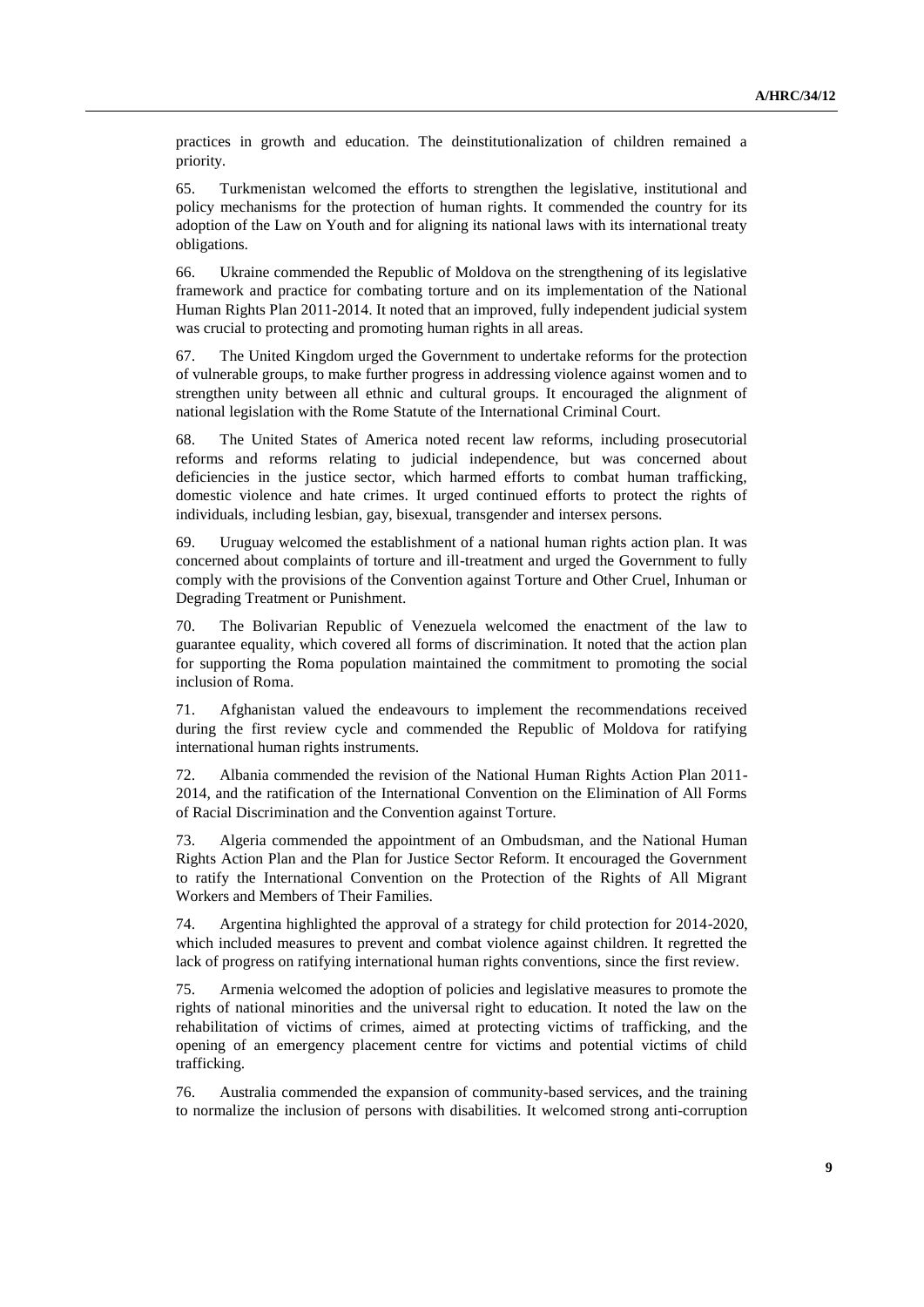laws and the monitoring of psychiatric and detention facilities. It was concerned that Roma still faced discrimination and that advances in lesbian, gay, bisexual, transgender and intersex rights were fragile.

77. Austria commended efforts to improve conditions in detention but was concerned about insufficient resources for the national preventive mechanism and the lack of rehabilitation programmes for torture victims. It was also concerned about domestic violence and violence against women, and about lack of access to information and political influence on the media through ownership concentration.

78. Azerbaijan noted the ratification of the Convention relating to the Status of Stateless Persons and the Convention on the Reduction of Statelessness. It commended the Republic of Moldova on the establishment of the Council on the Prevention and Elimination of Discrimination and Ensuring Equality to protect all those who considered themselves victims of discrimination.

79. Belarus welcomed the strategy to ensure gender equality. Belarus asked whether the mandate of the Council on the Prevention and Elimination of Discrimination and Ensuring Equality covered issues of gender equality and how many complaints of that nature the Council had received.

80. Belgium welcomed the national child protection strategy for 2014-2020. It was nevertheless concerned that violence against children, including sexual violence, continued.

81. Bosnia and Herzegovina welcomed the establishment of the Council on the Prevention and Elimination of Discrimination and Ensuring Equality and the adoption of the Law on Rehabilitation of Victims of Crimes of Trafficking in Human Beings. It asked for more information on rehabilitation programmes for victims of trafficking.

82. Brazil welcomed legislative reforms to strengthen criminal sanctions for torture. It appreciated the adoption of Law No. 71 that provided for initiatives on gender equality. It encouraged the Government to work on its strategy for preventing, investigating and punishing violence against women and domestic violence.

83. Bulgaria supported the call by the Special Rapporteur on minority issues to promote the linguistic rights of minorities and to strengthen unity between population groups. It commended the establishment of the Council on the Prevention and Elimination of Discrimination and Ensuring Equality and the strategy on gender equality.

84. Canada welcomed legislative steps to support implementation of the Justice Sector Reform Strategy and of the national programme on gender equality. It commended the development of legislative approaches to promote equality, the creation of rehabilitation centres for victims of violence, and the development of legislation and supporting infrastructure to combat trafficking in persons.

85. Chile noted the adoption of the Law on the Office of the Ombudsman, which sought to guarantee transparency and civil society participation. It also welcomed the adoption of the Law on Ensuring Equality, and further action on legislation to combat domestic violence.

86. China commended measures taken to protect the rights of minority groups, and the adoption of national strategies on gender equality and on child protection, and for the social inclusion of persons with disabilities. It welcomed the new National Human Rights Action Plan, as well as the efforts to effect judicial reform and to combat corruption and trafficking in persons.

87. Costa Rica raised concerns about the effectiveness of protection measures for victims of domestic and gender-based violence and about relevant regulations not being aligned with the Convention on the Rights of Persons with Disabilities.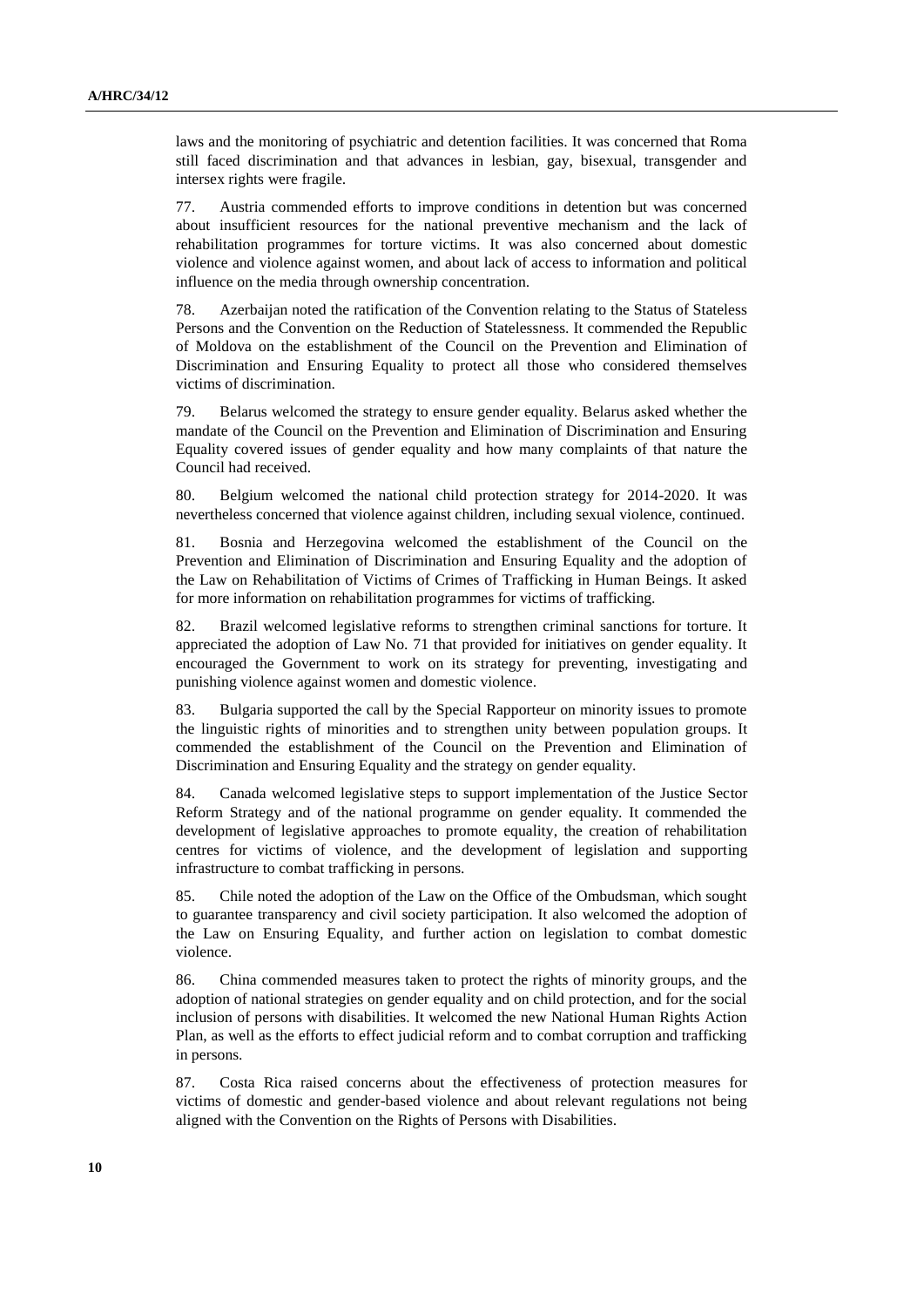88. Côte d'Ivoire appreciated the adoption of laws on equality, in 2012, and on the Office of the Ombudsman, in 2014. It also welcomed the draft law criminalizing offences motivated by prejudice, contempt or hatred, and the plan of action for the Roma population for 2016-2020. It noted that challenges remained with regard to legislation being implemented in practice.

89. Croatia welcomed the commitment to putting in place a new national human rights action plan with an accompanying coordination body. It encouraged the Government to involve civil society organizations further in promoting and defending the rights of vulnerable groups, including the rights of persons with disabilities.

90. The delegation stated that the new Broadcasting Code, awaiting its final reading and approval in Parliament, was a neutral document that would ensure respect for human rights and citizens' freedom of choice, and would tackle the issues of the concentration of the mass media, eliminating and preventing monopolies in the media market, self-censorship, the fight against piracy, manipulation, protection of the information space, countering propaganda that targeted social divisions, inter-ethnic tension and racial hatred.

91. The delegation underlined the progress that had been achieved in setting the legal framework for combating torture and ill-treatment. For the first time, the Criminal Code, the Criminal Procedure Code and the Enforcement Code had been amended to criminalize inhuman or degrading treatment, as had the existing regulations on torture as well as on aggravating circumstances. Criminal punishment was now prescribed in cases of torture, inhuman or degrading treatment, and it was no longer possible to apply either amnesties or lighter punishments than those stipulated by the law. Criminal sanctions for torture had been made significantly harsher and it now came under the exclusive competence of the prosecutor to prosecute cases of torture, inhuman or degrading treatment, or cases or crimes attributed to police officers, and to special investigating bodies.

92. Regarding trafficking in human beings, the delegation advised that the Criminal Code listed distinct offences for the notions of trafficking in human beings and trafficking in children. The sanctions had been tightened starting from 2013, including for perpetrators who were public and international officials and for the final beneficiaries of these illegal deeds. New offences had been added to the Criminal Code, such as trafficking in human organs and tissue, and publicity for the selling and purchasing of human organs and tissue, in order to comply with the relevant European convention. A specialized unit had been created within the Office of the Prosecutor General, and legal professionals were being trained in how to deal with such cases. A new strategy on preventing and combating trafficking in persons was under consideration.

93. Regarding lesbian, gay, bisexual and transgender rights, the delegation advised that implementation of the Law on Ensuring Equality included extensive information campaigns on anti-discrimination policy.

94. Cyprus noted the commitment to draw up a new national human rights action plan. It encouraged the Government to enhance efforts aimed at improving legal protections for vulnerable groups of the population, addressing in particular the phenomenon of domestic violence and gender-based assaults in rural areas.

95. Czechia welcomed the delegation and expressed appreciation for its replies to the questions that were sent in advance.

96. The Dominican Republic welcomed the adoption of the Law on the People's Advocate (Ombudsman), the implementation of the recommendations from the first cycle, and the National Human Rights Action Plan and the development of a new plan.

97. El Salvador welcomed the progress achieved on human rights, particularly the adoption of a new law on the prosecution service and the law providing for a 40 per cent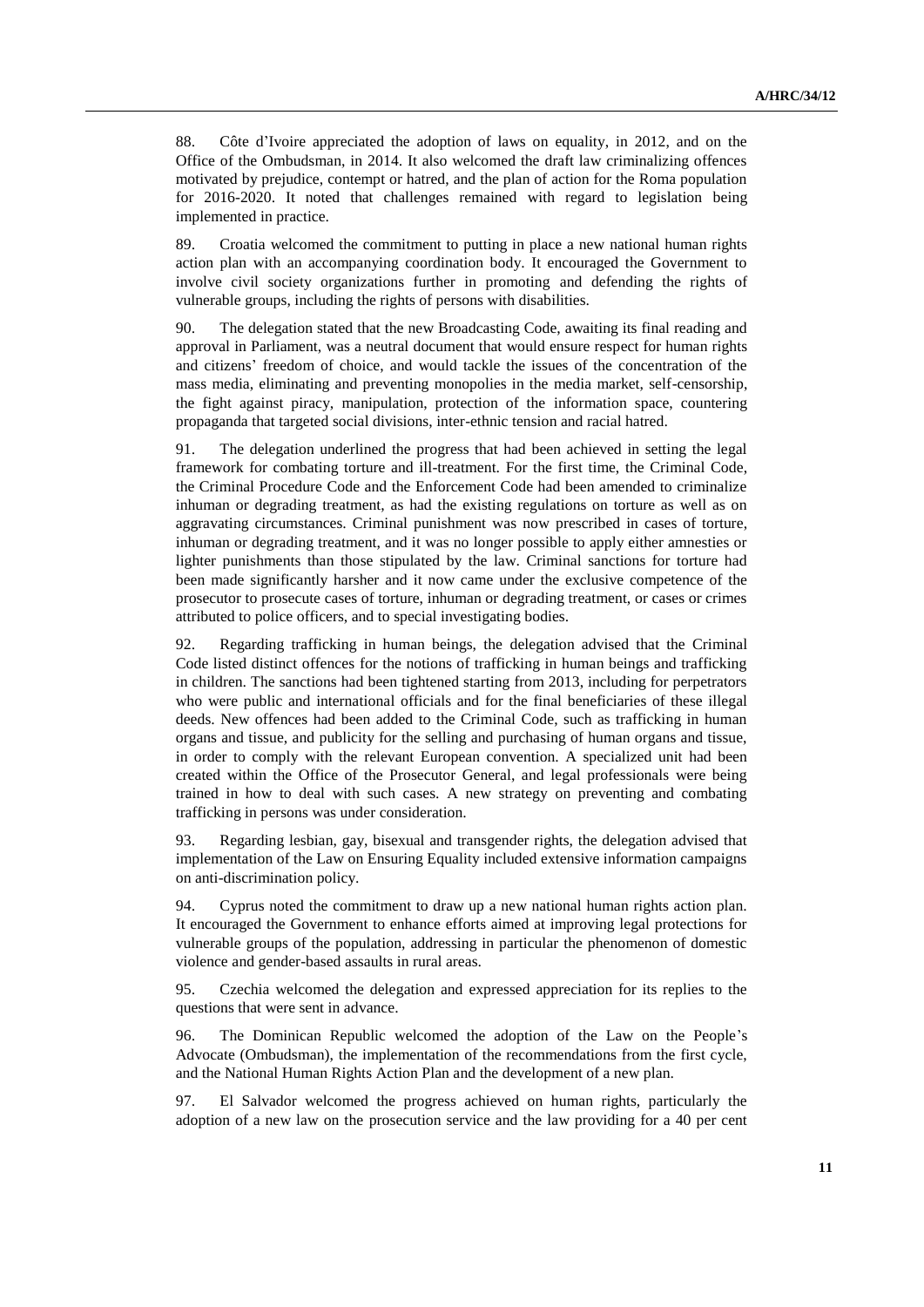share for each sex in the political and public decision-making process, as well as other measures to strengthen the rights of women.

98. Estonia noted the efforts to fulfil treaty body reporting obligations, and the adoption of positive steps for the protection of the rights of national minorities, which included the strategy on inclusive diversity. It regretted the increase in cases of domestic violence and appreciated the efforts to counter it.

99. Finland stated that the Law on Ensuring Equality, adopted in 2012, was an important step forward. Finland encouraged the Government to continue its efforts to implement the Convention on the Rights of Persons with Disabilities and the associated national strategy.

100. France welcomed efforts by the authorities to fight against discrimination based on sexual identity and against domestic violence, and encouraged the country to continue with reforms aimed at fully protecting human rights.

101. Georgia highlighted the adoption of a number of laws, including the Law on the People's Advocate (Ombudsman), and the strategy on inclusive diversity for 2016-2020. It noted the commitment shown by the Government in developing a new national human rights action plan. Georgia remained concerned about human rights protection in the Transnistrian region.

102. Germany appreciated progress made in preventing torture and in bringing perpetrators to justice. It noted that shortcomings still remained and that the justice sector had not yet been fully aligned with international standards.

103. Greece highlighted progress in different areas, including the implementation of the 2011-2015 action plan to support the Roma population and of the 2011-2016 justice reform strategy, and the efforts to combat domestic violence in accordance with the 2010-2015 national programme on gender equality.

104. Guatemala noted progress in human rights but expressed concerns about remaining divisions in the country based on grounds such as ethnicity, religion, gender, politics, language and income.

105. Hungary appreciated the adoption in 2012 of the Law on Ensuring Equality, in line with recommendations received during the first cycle. It supported recommendations by the Subcommittee on Prevention of Torture and Other Cruel, Inhuman or Degrading Treatment or Punishment that the national preventive mechanism strengthen the protection of persons who had provided information to the Subcommittee.

106. Indonesia commended the reform of the justice sector through the adoption of several laws, and the commitment to develop a new strategy on gender equality for 2016- 2020 as well to develop a new comprehensive national action plan.

107. Iraq commended the legal framework for combating trafficking in persons and the adoption of the law concerning the rehabilitation of victims. It welcomed the accession to three international instruments in the area of migration. It commended the guarantees given regarding the right to education for all, including for children and young people with disabilities.

108. Ireland welcomed the engagement by the Government with European and international institutions in pursuit of its reform agenda, of which developing the strategy on inclusive diversity was an example. It also welcomed the adoption of legislation on trafficking in human beings, although it was concerned about the persistence of trafficking in and out of the country.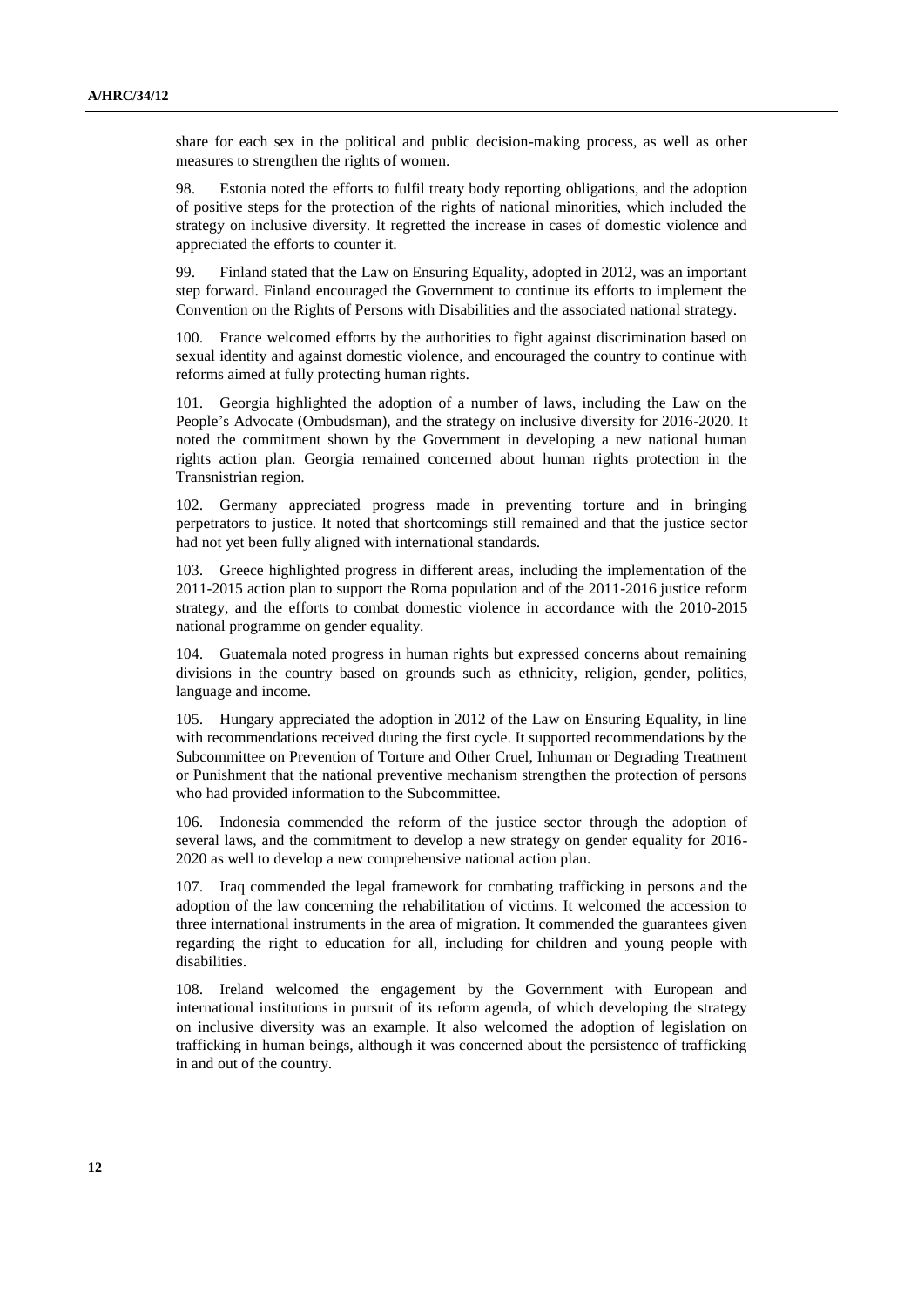109. Italy welcomed efforts to implement measures aimed at preventing and combating domestic violence, as part of the national family care and support policy. It also welcomed the commitment of the authorities to reforming the legislative framework in that area.

110. Japan welcomed the National Programme for the Social Inclusion of Persons with Disabilities, for 2017-2022. It was concerned by the widespread corruption and by the failure to ensure the independence of the judiciary.

111. Kyrgyzstan supported steps taken to protect human rights, particularly the adoption of Law No. 71 and the new strategy on gender equality for 2016-2020.

112. Latvia commended legislative amendments adopted in 2016 to combat violence against women and domestic violence. It encouraged the authorities to expedite the finalization and adoption of a new human rights action plan.

113. Libya commended the efforts to implement recommendations accepted during the first cycle.

114. Maldives supported the efforts by the Republic of Moldova to strengthen its legislative framework to combat torture. It noted the commitment to create a new national human rights action plan that would strengthen the role of stakeholders in implementing human rights policies.

115. Mexico acknowledged progress made in combating discrimination, noting the adoption of the Law on Ensuring Equality and the action plan to support the Roma population. It also welcomed efforts to prevent torture, including the amendments to the Criminal Code and the Criminal Procedure Code, and to develop an inclusive and multicultural education system.

116. Montenegro noted efforts to establish a new human rights action plan and coordinating body. It asked for information on activities undertaken to implement legislation to reduce gender inequalities. It encouraged the Government to strengthen efforts to promote and defend the rights of stigmatized groups, such as lesbian, gay, bisexual, transgender and intersex persons, Roma, persons living with HIV/AIDS and persons with disabilities.

117. Namibia commended the adoption in 2014 of the Law on the People's Advocate (Ombudsman) and in 2016 of the new action plan to support the Roma population, which was a continuation of the commitment of the Republic of Moldova to enhancing the social inclusion of the Roma. It also welcomed initiatives to reform the justice sector.

118. The Netherlands encouraged broad consultation in the follow-up to the universal periodic review session, including in the development and implementation of its revised National Human Rights Action Plan. It appreciated the reforms in the field of nondiscrimination and the judicial system, and the new law on the Prosecution Service.

119. The delegation of the Republic of Moldova advised that after the ratification of the Convention on the Rights of Persons with Disabilities, Parliament had approved the Law on the Social Inclusion of Persons with Disabilities and amendments to about 50 documents in order to bring the legal framework into line with the Convention and the Law.

120. The delegation of the Republic of Moldova concluded by reiterating the commitment to continue efforts to make human rights better understood and accessible to everyone and to reduce the number of further issues that may occur. The Government would draft a new plan on human rights, based on the recommendations contained in the present document, and working closely with civil society.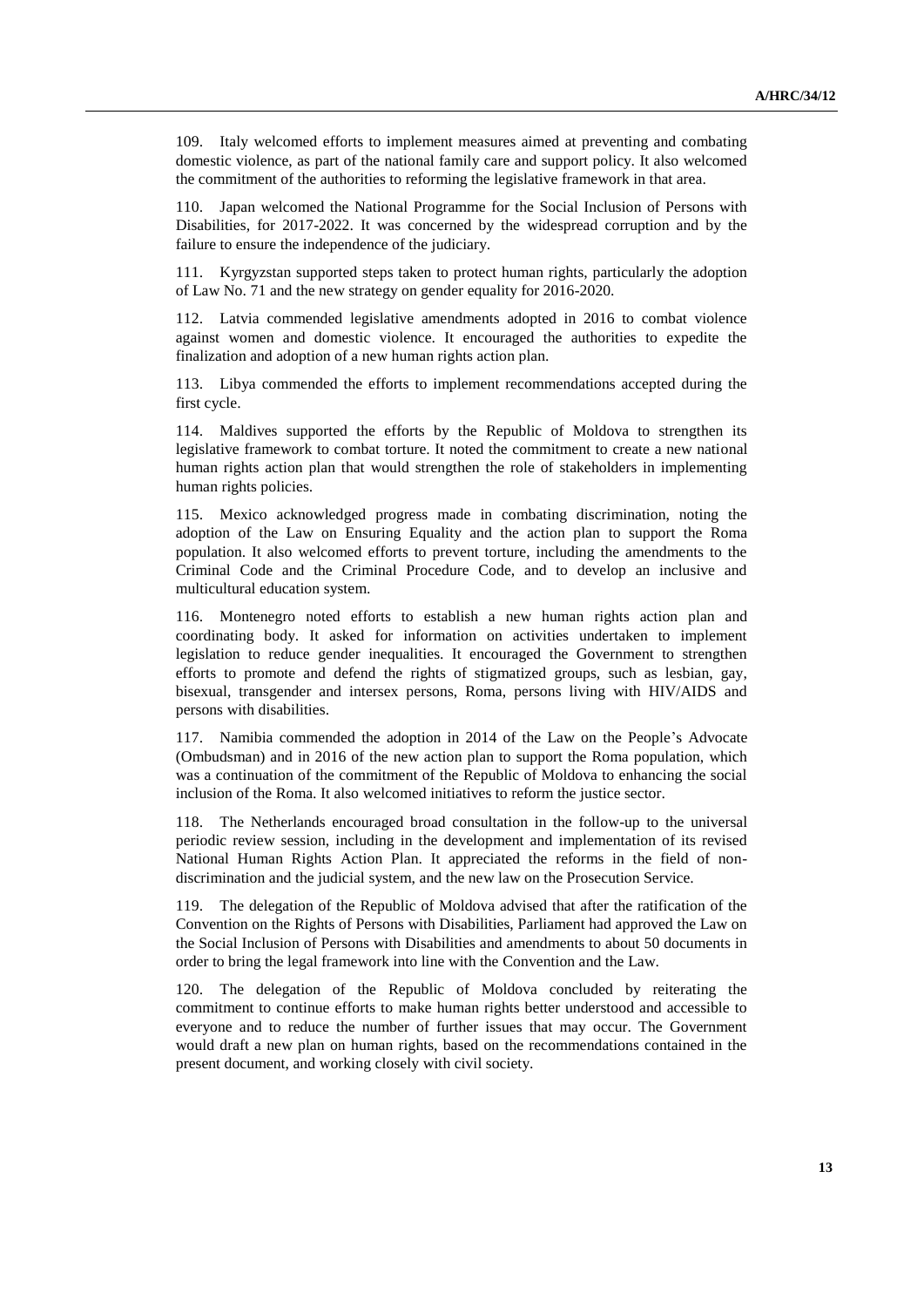### **II. Conclusions and/or recommendations**

121. **The recommendations formulated during the interactive dialogue/listed below have been examined by the Republic of Moldova and enjoy the support of the Republic of Moldova:**

121.1 **Continue its accession to the core international human rights instruments (Azerbaijan);**

121.2 **Ratify the Optional Protocol to the Convention on the Rights of the Child on a communications procedure (Slovakia) (Portugal);**

121.3 **Accede to the Agreement on the Privileges and Immunities of the International Criminal Court (United Kingdom of Great Britain and Northern Ireland);**

121.4 **Ratify the Convention on the Non-Applicability of Statutory Limitations to War Crimes and Crimes against Humanity (Armenia);**

121.5 **Fully align national legislation with the Rome Statute of the International Criminal Court and accede to the Agreement on the Privileges and Immunities of the International Criminal Court (Cyprus);**

121.6 **Ratify the Agreement on the Privileges and Immunities of the International Criminal Court (Estonia);**

121.7 **Align its national legislation with the Rome Statute of the International Criminal Court, including by adopting provisions to cooperate with the International Criminal Court (Guatemala);**

121.8 **Ratify the Council of Europe Convention on Preventing and Combating Violence against Women and Domestic Violence (Montenegro);**

121.9 **Ratify the Council of Europe Convention on Preventing and Combating Violence against Women and Domestic Violence and take necessary measures to implement this on the ground (Belgium);**

121.10 **Implement "emergency protection orders" and ratify the Council of Europe Convention on Preventing and Combating Violence against Women and Domestic Violence (Istanbul Convention) (Spain);**

121.11 **Ratify the Council of Europe Convention on Preventing and Combating Violence against Women and Domestic Violence (Istanbul Convention) (Sweden);**

121.12 **Sign and ratify the Council of Europe Convention on Preventing and Combating Violence against Women and Domestic Violence (Slovenia) (Turkey) (Bosnia and Herzegovina);**

121.13 **Sign and ratify the Council of Europe Convention on Preventing and Combating Violence against Women and Domestic Violence (Istanbul Convention) (Italy);**

121.14 **Improve the internal mechanism of the State to implement international human rights obligations (Tajikistan);**

<sup>\*\*</sup> The conclusions and recommendations have not been edited.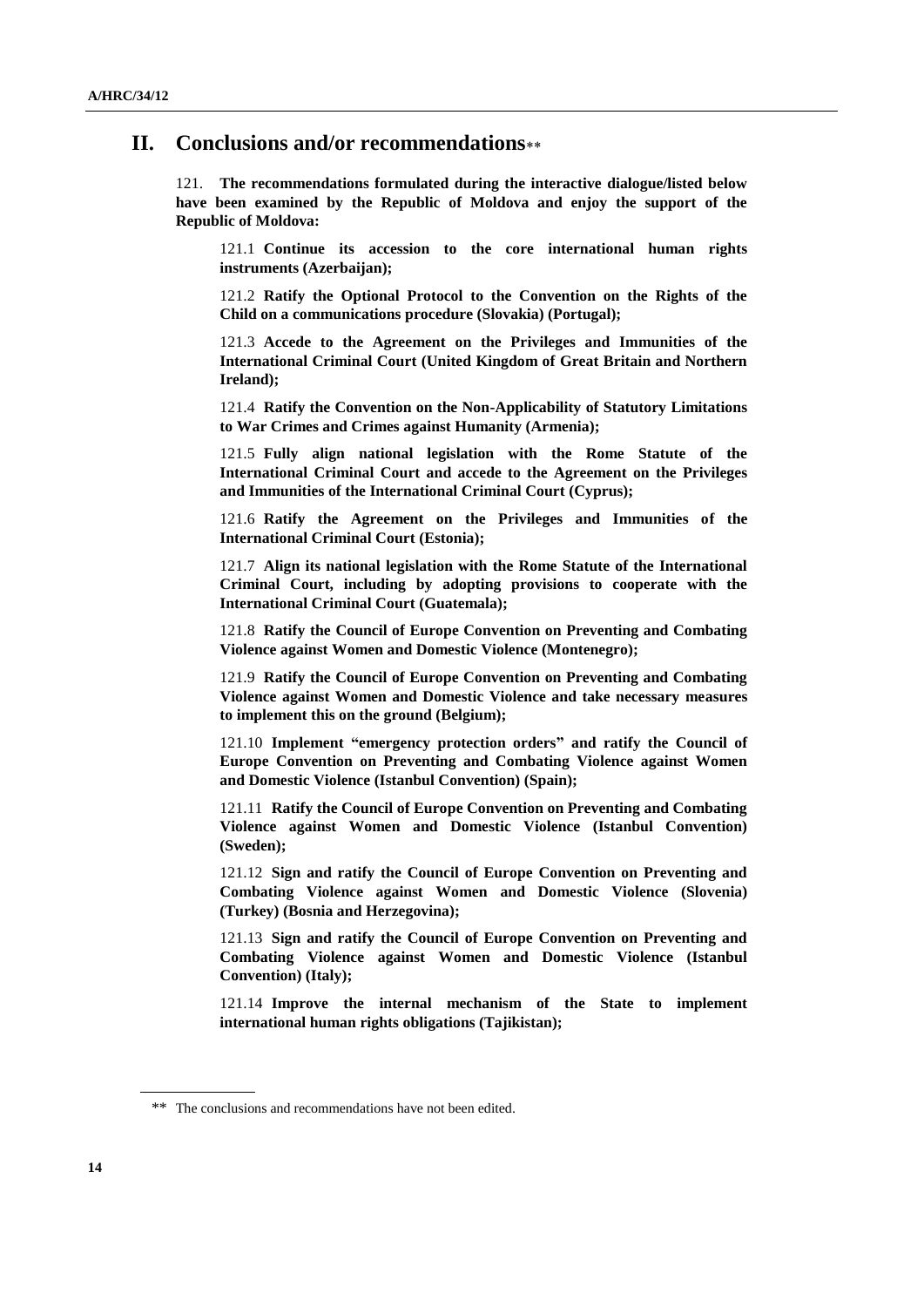121.15 **Ensure proper implementation of the legislation on the promotion and protection of the rights, including linguistic rights, of individuals belonging to national minorities (Ukraine);**

121.16 **Strengthen the provisions of the Criminal Code on gender-based violence (El Salvador);**

121.17 **Consolidate the normative framework that regulates the activity and competences of the (Equality) Council (Azerbaijan);**

121.18 **Establish an independent national human rights institution in compliance with the principles relating to the status of national institutions for the promotion and protection of human rights (Paris Principles) (Timor-Leste);**

121.19 **Establish a national human rights institution in line with the Paris Principles (Maldives);**

121.20 **Strengthen the independence of the ombuds institution, including through the revision of the relevant ombudsman-related legislation (Slovakia);**

121.21 **Take concrete steps for strengthening the independence of the ombuds institution (Afghanistan);**

121.22 **Accelerate its efforts to strengthen the independence of the ombudsman institution (Croatia);**

121.23 **Ensure compliance of the People's Advocate (Ombudsman's) Office with the Paris Principles ("A" status) (Portugal);**

121.24 **Make available to the Office of the Ombudsman appropriate means and sufficient financial resources to accomplish its missions (Algeria);**

121.25 **Reinforce the regulatory and institutional measures of the Ombudsman, in conformity with the Paris Principles (Chile);**

121.26 **Continue its efforts aimed at strengthening the institutional capacities of the People's Advocate institution (Georgia);**

121.27 **Strengthen the existing national human rights institution to be in compliance with the Paris Principles (Indonesia);**

121.28 **Strengthen the legal standing as well as the human and financial resources of the national preventive mechanism according to the Optional Protocol to the Convention against Torture and Other Cruel, Inhuman or Degrading Treatment or Punishment so that it operates effectively (Czechia);**

121.29 **Ensure that the national preventive mechanism against torture becomes operational at the earliest possible time, in particular by completing the process of recruitment of members of the Council for the Prevention of Torture (Switzerland);**

121.30 **Expedite the process of establishing a mechanism to coordinate and monitor the implementation of a new national human rights action plan 2017- 2020 (Indonesia);**

121.31 **Complete the process of establishment of a new national human rights action plan (Kyrgyzstan);**

121.32 **Adopt a national human rights action plan (Georgia);**

121.33 **Continue to implement the National Human Rights Action Plan (Pakistan);**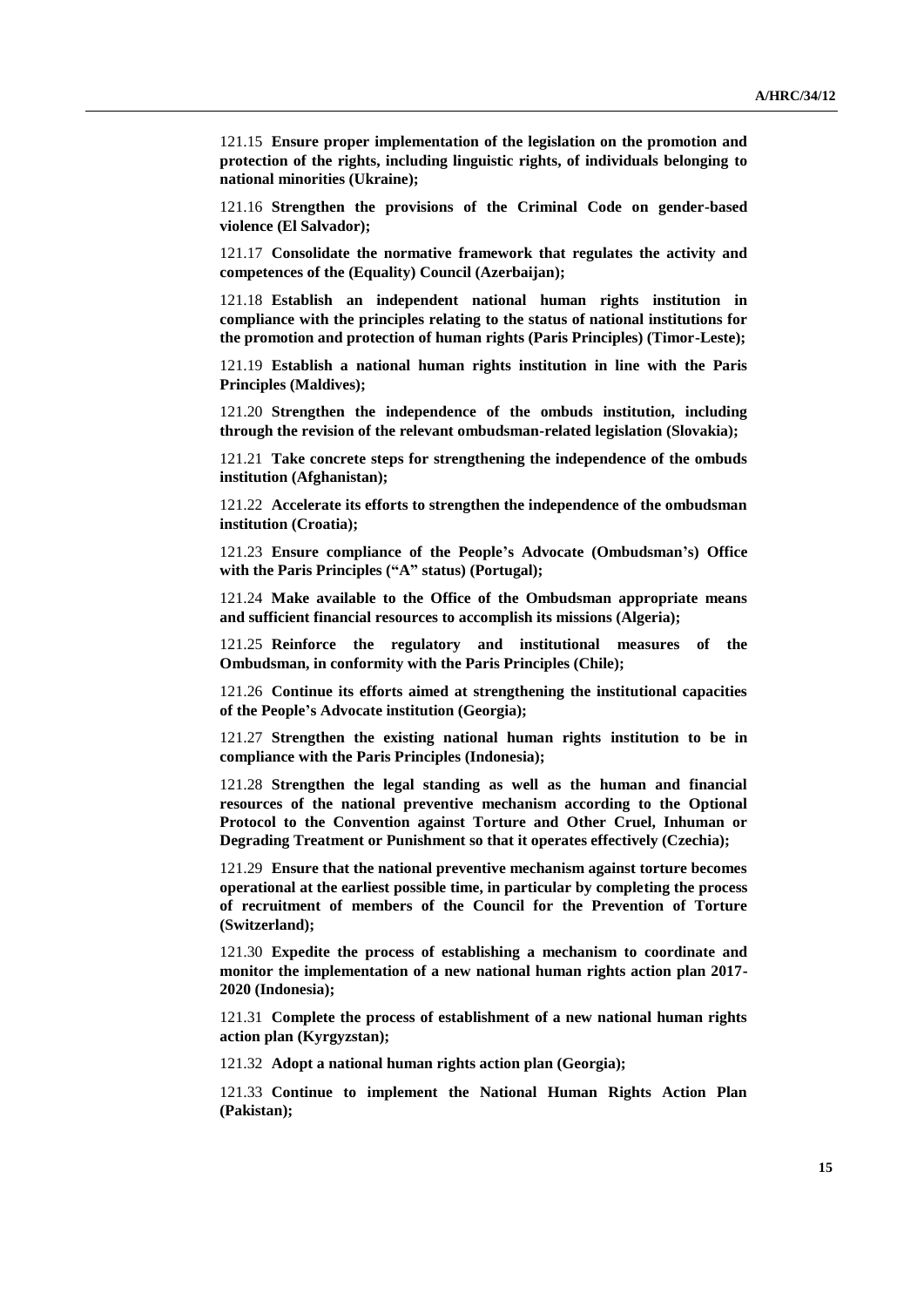121.34 **Continue strengthening the application of the National Human Rights Action Plan (Bolivarian Republic of Venezuela);**

121.35 **Fully fund its national human rights action plan (Philippines);**

121.36 **Establish a monitoring and coordination mechanism to implement the national humans rights action plan (Sudan);**

121.37 **Adopt the next New National Action Plan on Human Rights, which will serve to further strengthen the human rights policy of the country (Turkmenistan);**

121.38 **Continue to take active measures to combat discrimination, to ensure equality and to strengthen the independence of the Ombudsman in order to bring it into compliance with the Paris Principles (Namibia);**

121.39 **Enhance its work to achieve the objectives enshrined in the Action Programme of the Government for 2016-2018 (Dominican Republic);**

121.40 **Continue to implement the Strategy on Gender Equality 2016-2020 (Pakistan);**

121.41 **Ensure effective implementation of its National Strategy on Child Protection for 2014-2020 (Serbia);**

121.42 **Take concrete actions in implementing the Law and the 2020 National Strategy on Youth, especially by matching the planned measures with appropriate funding (Turkmenistan);**

121.43 **Continue to cooperate closely with human rights mechanisms and the special procedures (El Salvador);**

121.44 **Implement the comprehensive diversity strategy for 2016-2026 (Sudan);**

121.45 **Continue efforts aimed at combating all forms and manifestations of hatred and discrimination, including hate crimes and hate speech on a religious basis, and strengthen mechanisms for accountability in this regard (Libya);**

121.46 **Continue efforts to combat discrimination and promote the right to education and the rights of women (Dominican Republic);**

121.47 **Continue to take effective measures to promote gender equality (China);**

121.48 **Strengthen its national policy for gender equity and equality (Côte d'Ivoire);**

121.49 **Strengthen efforts to effectively implement laws aimed at the elimination of discrimination against women (Cyprus);**

121.50 **Guarantee the implementation and effective application of legislation to eliminate discrimination against women, in order to mitigate the structural disadvantages which stand in the way of gender equality (Guatemala);**

121.51 **Take additional measures to achieve gender equality, including specific measures to eliminate gender discrimination and gender-based violence (Kyrgyzstan);**

121.52 **Take measures to ensure the effective implementation and enforcement of existing legislation, with a view to reducing structural disadvantages that hamper the effective realization of substantive gender equality, in line with the**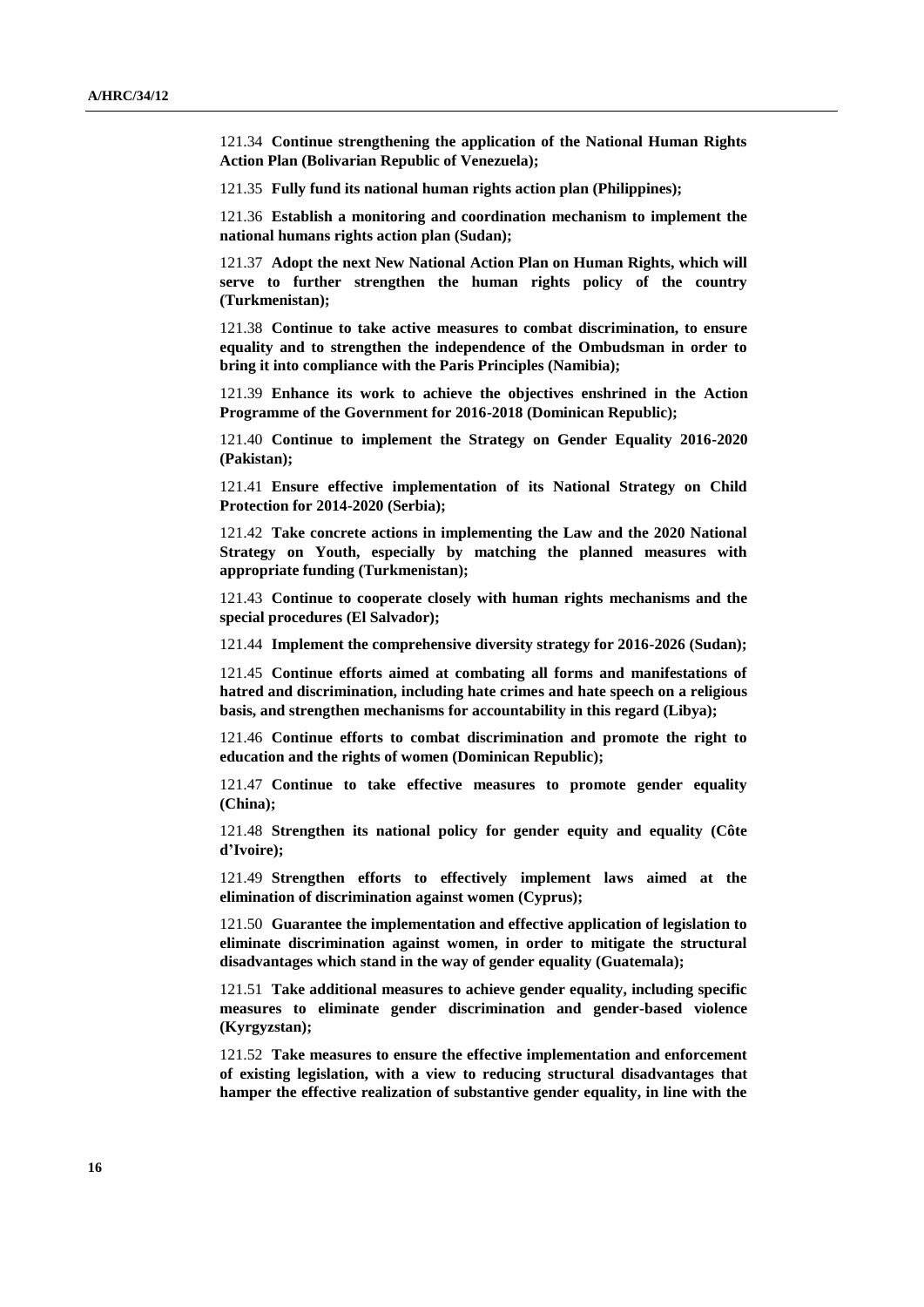**recommendation by the Committee on the Elimination of Discrimination against Women (Namibia);**

121.53 **Ensure the effective implementation and enforcement of existing legislation with a view to reducing structural disadvantages that hamper the effective realization of substantive gender equality (Slovakia);**

121.54 **Strengthen ongoing efforts related to all forms of discrimination against women and girls, including by effectively implementing and enforcing existing legislation in order to address stereotypes (Turkey);**

121.55 **Ensure the effective implementation and enforcement of the legislation on reducing and eliminating discrimination against women (Afghanistan);**

121.56 **Elaborate campaigns and trainings which promote the economic and political empowerment of women, as well as educational programmes that combat stereotypes and gender discrimination from an early age (Costa Rica);**

121.57 **Encourage young women to choose non-traditional fields of study and professions (Hungary);**

121.58 **Continue its efforts to eliminate all forms of sex and gender-based discrimination throughout the educational system (Timor-Leste);**

121.59 **Redouble its efforts to put an end to stereotypes and to gender-based discrimination in the educational system (Panama);**

121.60 **Develop policies that allow the Republic of Moldova to combat incitement to hatred and racial discrimination (Panama);**

121.61 **Ensure the collection of statistical data on incidents of anti-Semitism, xenophobia and racial discrimination (Russian Federation);**

121.62 **Establish efficient mechanisms to investigate and punish hate crimes, racial harassment and racial discrimination against minorities and vulnerable groups (Albania);**

121.63 **Increase professional training and adopt guidelines for improving the conduct of police, prosecution, and courts in investigating bias-motivated crimes and cases of domestic violence (United States of America);**

121.64 **Establish clear legislation criminalizing hate crimes and ensure all incidents of religious hate speech are investigated (Sierra Leone);**

121.65 **To swiftly adopt and implement the Strategy on Inclusive Diversity in the Republic of Moldova (2016-2020), which was developed with the support of the High Commissioner on National Minorities of the Organization for Security and Cooperation in Europe (Netherlands);**

121.66 **Establish mechanisms to ensure that stigmatization and discrimination against ethnic minorities are eradicated from the public and private sectors, including through training and awareness-raising of public officials, their accountability, and mechanisms providing reparations for persons affected (Mexico);**

121.67 **Further strengthen measures aimed at combating discriminatory practices towards minorities, in particular the Roma community (Brazil);**

121.68 **Ensure that no acts of violence, intimidation, torture or discrimination are carried out against lesbian, gay, bisexual, transgender or intersex persons (Mexico);**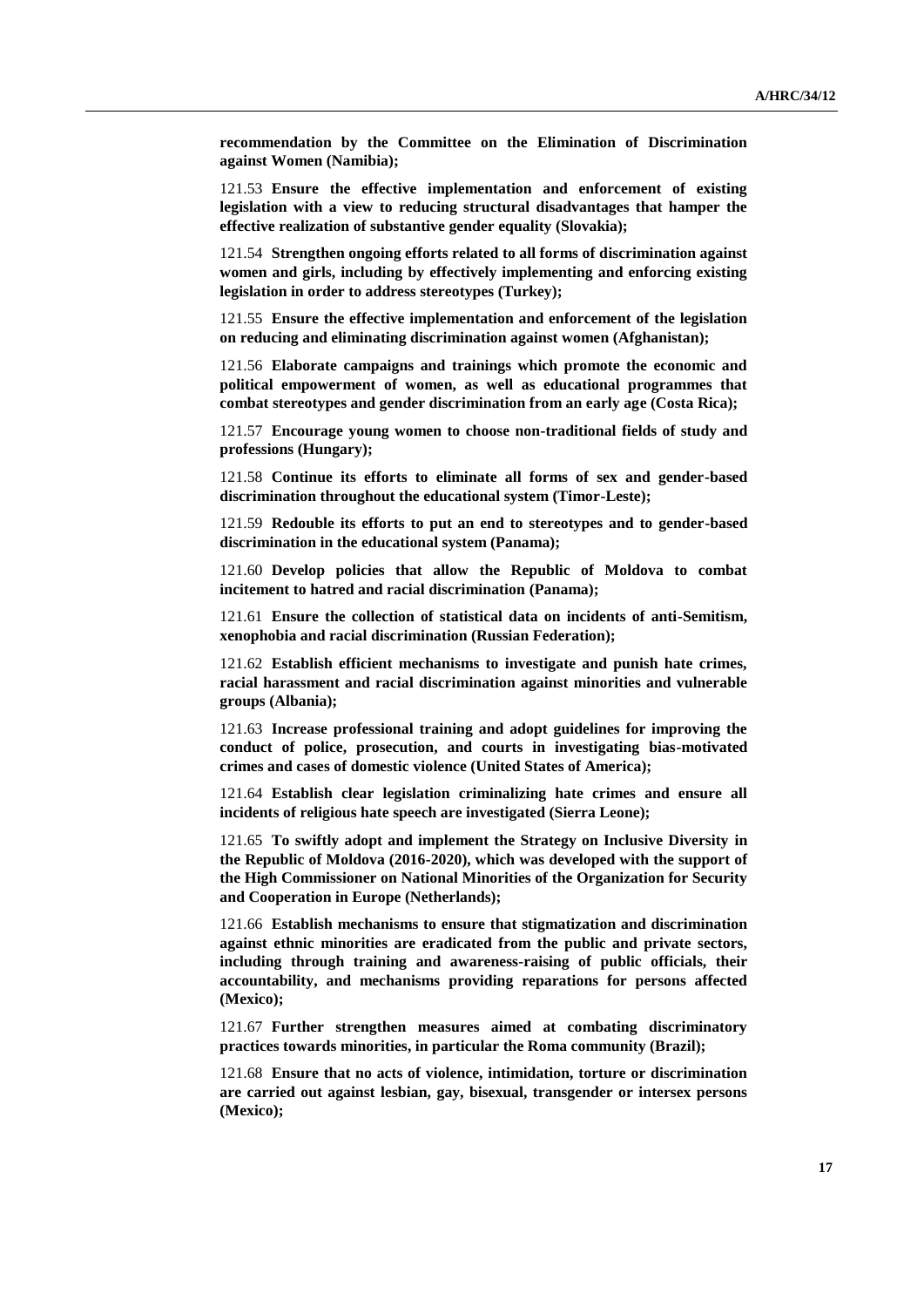121.69 **Further effective action by public authorities to protect the lesbian, gay, bisexual and transgender community from discrimination (Spain);**

121.70 **Strengthen support for lesbian, gay, bisexual, transgender and intersex rights and address the barriers to full participation in daily life (Australia);**

121.71 **Continue reinforcing the normative framework in order to combat all forms of discrimination, including those on the grounds of sexual orientation and gender identity (Chile);**

121.72 **Duly investigate the crimes of hate and discrimination, among them, the most recent acts committed against the lesbian, gay, bisexual, transgender and intersex community (Uruguay);**

121.73 **Step up efforts to investigate and act upon instances of hate speech and hate crime and to ensure effective access to justice for victims, including lesbian, gay, bisexual, transgender and intersex persons and members of religious or ethnic minority communities (Netherlands);**

121.74 **Continue efforts to strengthen the legal framework to combat torture, which had proved to be successful in reducing the number of complaints (Iraq);**

121.75 **Strengthen its measures to prevent torture and address the impunity of such acts (Japan);**

121.76 **Improve the conditions of detention in police stations and prisons and effectively investigate credible allegations of abuse, consistent with the Convention against Torture and Other Cruel, Inhuman or Degrading Treatment or Punishment (United States of America);**

121.77 **Take additional measures to strengthen the fight against torture and other ill-treatment, and the fight against impunity, by ensuring that all complaints of torture are subject to an impartial and effective investigation (France);**

121.78 **Ensure that all complaints regarding acts of torture and ill-treatment receive a prompt, impartial and effective investigation in accordance with the Istanbul Protocol and ensure that, in conformity with the Convention against Torture and Other Cruel, Inhuman or Degrading Treatment or Punishment, any statement made as a result of torture shall not be invoked as evidence in any proceedings (Germany);**

121.79 **Take further measures to improve the treatment of persons arrested, detained or imprisoned, including by strengthening the National Preventive Mechanism (Norway);**

121.80 **Provide torture-prevention training for the police, prosecutors and judges and ensure that statements obtained through torture cannot be invoked in criminal proceedings (Czechia);**

121.81 **Improve the situation of prisoners in the country, implementing the recommendations made by the European Committee for the Prevention of Torture after its visit in September 2015, such as to reduce the levels of violence and to decrease rates of overcrowding in multiple cells (Spain);**

121.82 **Continue efforts to improve conditions in prisons and pretrial facilities (Australia);**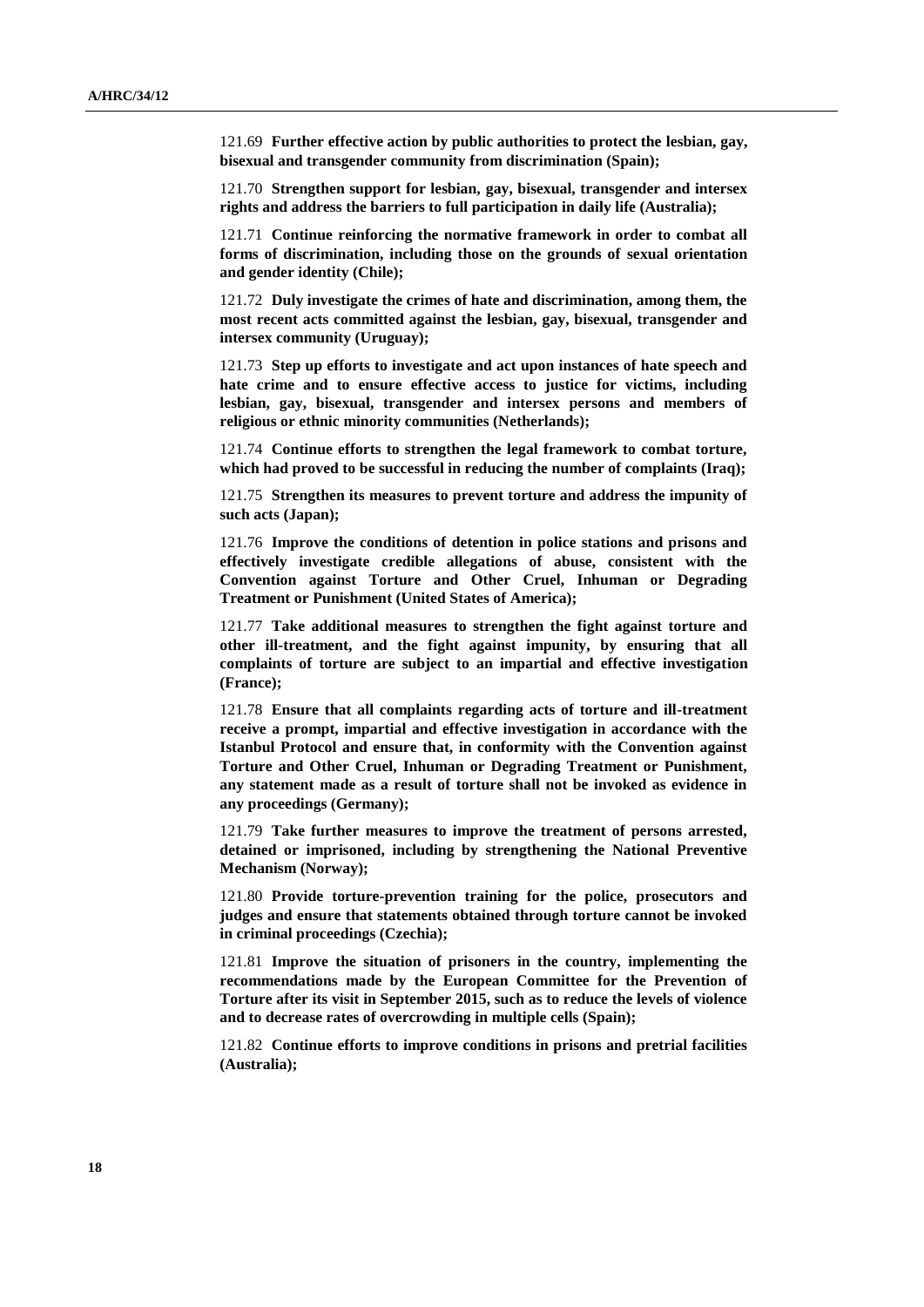121.83 **Ensure that policies and services relating to mental health treatment and psychiatric institutions comply with international human rights law (Brazil);**

121.84 **Improve access to medical, psychosocial and mental health services for all persons in detention, especially for those belonging to vulnerable groups (Austria);**

121.85 **Enhance measures for the prevention, punishment and eradication of all forms of violence against women, including measures to promote their rights and to eliminate patriarchal and discriminatory stereotypes (Mexico);**

121.86 **Continue public awareness campaigns on domestic violence and the introduction of specific rape prevention programmes (Australia);**

121.87 **Create a comprehensive policy about violence against women, and especially domestic violence, that prevents, punishes and eradicates these issues, especially in rural areas (Slovenia);**

121.88 **Establish measures to strengthen the fight against domestic violence (Paraguay);**

121.89 **Continue harmonization of its legislation with norms of the Council of Europe in the area of preventing and combating violence against women, including domestic violence, and ensure the effective implementation of legislation (Switzerland);**

121.90 **Take advantage of measures to prevent and combat domestic violence (Algeria);**

121.91 **Improve and expand the capacity and coverage of domestic violence shelters as well as rehabilitation centres for domestic violence victims, especially in rural areas (Austria);**

121.92 **Speed up preparation of the strategy on the prevention and suppression of violence against women and violence in the family (Belarus);**

121.93 **Continue to develop a policy framework and implement a comprehensive strategy to combat domestic violence that includes education and public awareness for rural areas, strengthened mechanisms to hold offenders to account, and enhanced training for law enforcement officials (Canada);** 

121.94 **Accelerate the adoption of the norms related to preventing and combating domestic violence and elaborate coordinated policies in order to prevent and combat domestic and sexual violence, including support mechanisms and norms for the protection of victims (Chile);**

121.95 **Implement effective mechanisms to prevent and sanction domestic and gender-based violence, including legal and psychological assistance for victims (Costa Rica);**

121.96 **Evaluate the effectiveness of implementation of laws safeguarding women's rights and providing protection against domestic and gender-based violence and ensure that measures such as protection orders and the punishment for their breach or swift access of victims to justice are systematically applied and that shelters for victims of domestic violence, including in rural areas, are readily available (Czechia);**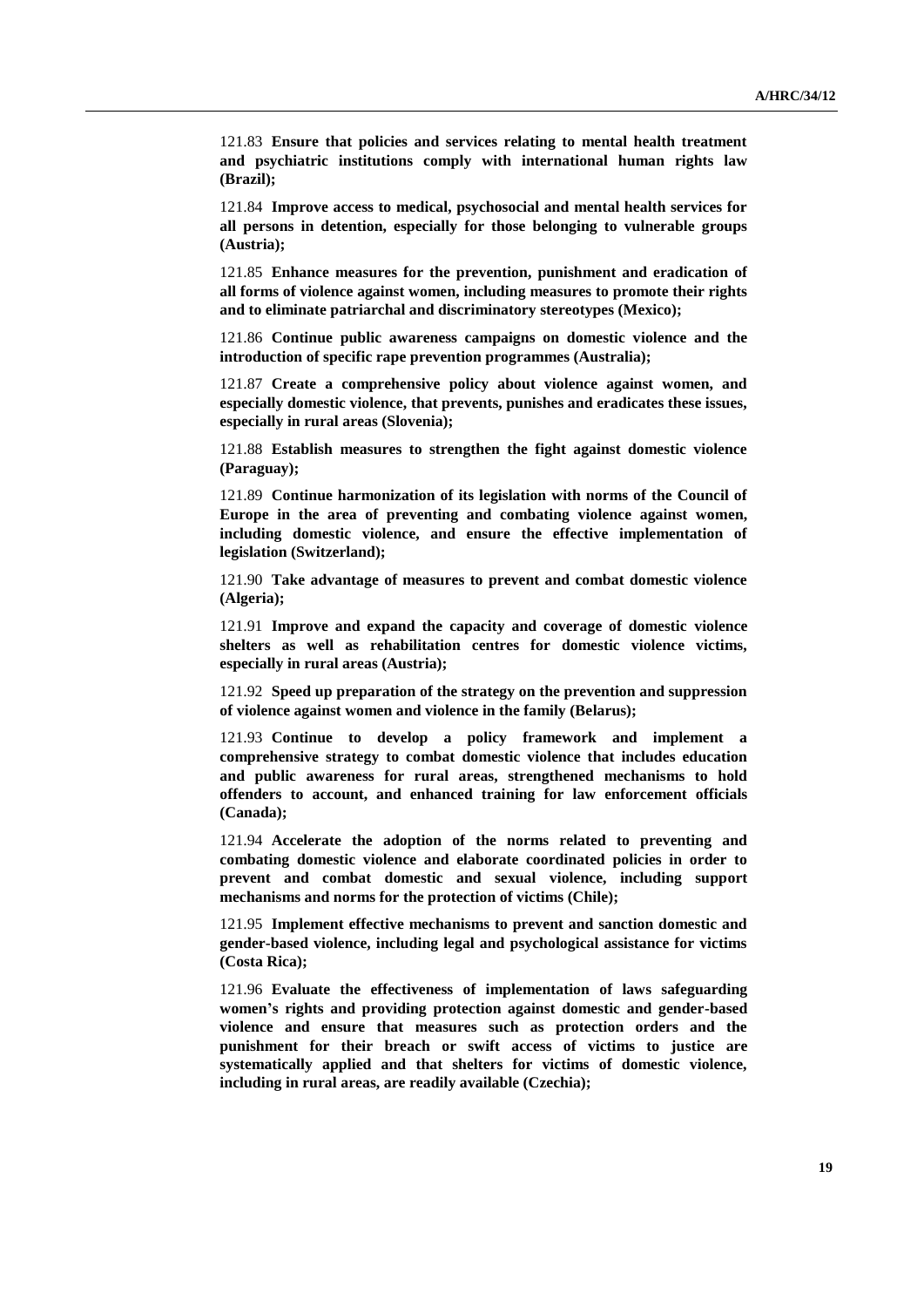121.97 **Take steps to more effectively prevent and prosecute cases of violence against women, including domestic violence, and to ensure the effective implementation and enforcement of existing legislation in this regard (Estonia);**

121.98 **Plan concrete actions which could be taken to improve protection of and support to victims of domestic violence as well as to ensure that legal aid is available to all victims of violence in order to ensure a comprehensive approach to domestic violence (Slovenia);**

121.99 **Train law enforcement, judiciary, prosecutors, health-care and social workers on responding to domestic violence (Slovenia);**

121.100 **Ensure adequate legal and social protection for women and girls subjected to gender-based violence (Poland);**

121.101 **Fully implement the recommendations from the first universal periodic review cycle still pending, namely those regarding the strengthening of the Criminal Code provisions against gender-based violence and hate crimes (Portugal);**

121.102 **Pursue the ongoing work of revision and improvement of the Criminal Code to be amended regarding provisions against gender-based violence and hate crimes (Portugal);**

121.103 **Take concrete measures to eliminate violence against children, and to protect and support victims, including by implementing measures to ensure that such abuse is more frequently denounced and reported by different stakeholders in contact with children (Belgium);**

121.104 **Create mechanisms for preventing and fighting against all forms of exploitation, abuse and violence against children (Bulgaria);**

121.105 **Redouble its efforts to eradicate child labour and all forms of exploitation, abuse and violence against children (Panama);**

121.106 **Further address the elimination of violence against children, including sexual violence (Kyrgyzstan);**

121.107 **Undertake efforts to prevent violence against children, including sexual violence (Poland);**

121.108 **Develop far-reaching and coordinated policies in order to protect minors against potential offenders and continue existing efforts to prevent and combat human trafficking and new forms of online trafficking (Qatar);**

121.109 **Promote the national plan to end human trafficking namely new forms of online human trafficking (Sudan);**

121.110 **Continue to intensify efforts to stop human trafficking (Tajikistan);**

121.111 **Continue and further enhance the measures to combat human trafficking (Armenia);**

121.112 **Continue its efforts to combat trafficking in human beings (Bosnia and Herzegovina);**

121.113 **Reinforce efforts for women and girls subjected to trafficking (Greece);**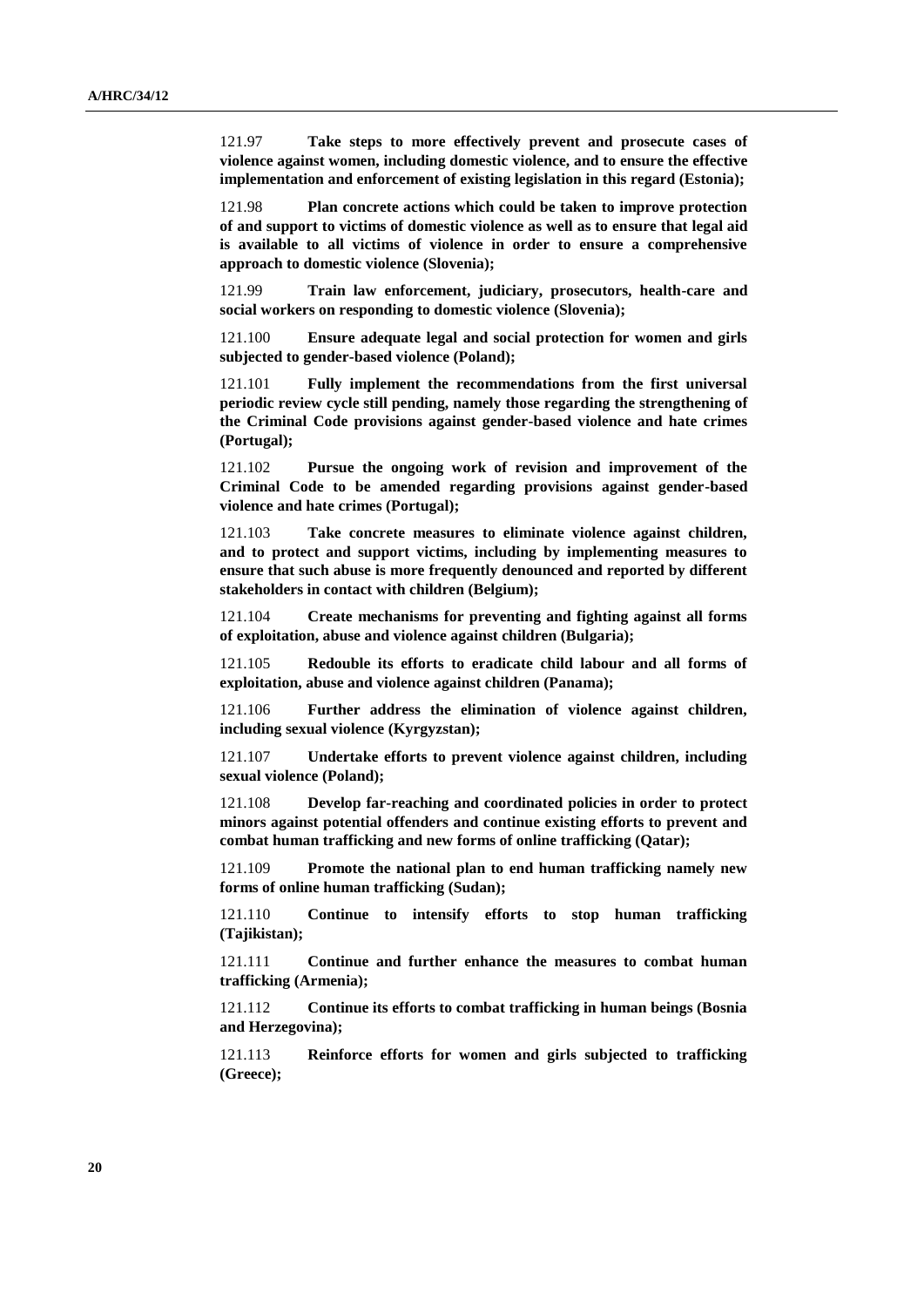121.114 **Further strengthen public institutions to combat trafficking in persons, through dedicated resources, enhanced cooperation with civil society, and incorporating best practices (Canada);**

121.115 **Implement further measures to improve its investigation and prosecution of human trafficking cases and enhance the legal and social protection of victims of human trafficking (Ireland);**

121.116 **Continue to ensure legal protection for women and girls subjected to gender-based violence and trafficking (Maldives);**

121.117 **Enhance the adoption and implementation of measures to fight domestic violence against women and to protect the victims of domestic violence (Italy);**

121.118 **Implement reforms in the rule of law sphere to ensure fairness and due process, combat corruption, and improve transparency throughout the legal process (United States of America);**

121.119 **Take measures to improve the procedure of appointment, transfer and promotion of judges in order to provide transparency in the judicial system and that the selection of judges is based on merit and not on the discretion of the Supreme Council of Magistracy (Norway);**

121.120 **Continue to implement the Justice Sector Reform Strategy with a view to further strengthening the independence, accountability and transparency of the judiciary (Republic of Korea);**

121.121 **Continue the efforts to implement the judicial sector reform (Sudan);**

121.122 **Continue the justice reform process by working out a Justice Sector Reform Strategy for the period after 2016 (Ukraine);**

121.123 **Enhance the independence of the judiciary and strengthen rule of law through anti-corruption initiatives, increased transparency in the justice sector, and the elimination of external influence in judicial proceedings (Canada);**

121.124 **Continue developing the strategy and normative complementary measures, which ensure continuity in the reform of the judicial sector (Chile);**

121.125 **Ensure the independence and impartiality of the judiciary, in particular by fighting corruption, and enable victims to defend their rights in court, by taking measures to strengthen respect for the rights of the defence and transparency of judicial proceedings (France);**

121.126 **Fully implement the Justice Sector Reform Strategy to increase judicial independence and effectiveness (Germany);**

121.127 **Carry out necessary reforms to strengthen the rule of law to prevent political interference in the justice system and to tackle corruption at all levels (Japan);**

121.128 **Strengthen the judiciary and law enforcement for a more effective investigation and prosecution of trafficking cases (Thailand);**

121.129 **Continue the efforts to eliminate corruption through access to public information (Peru);**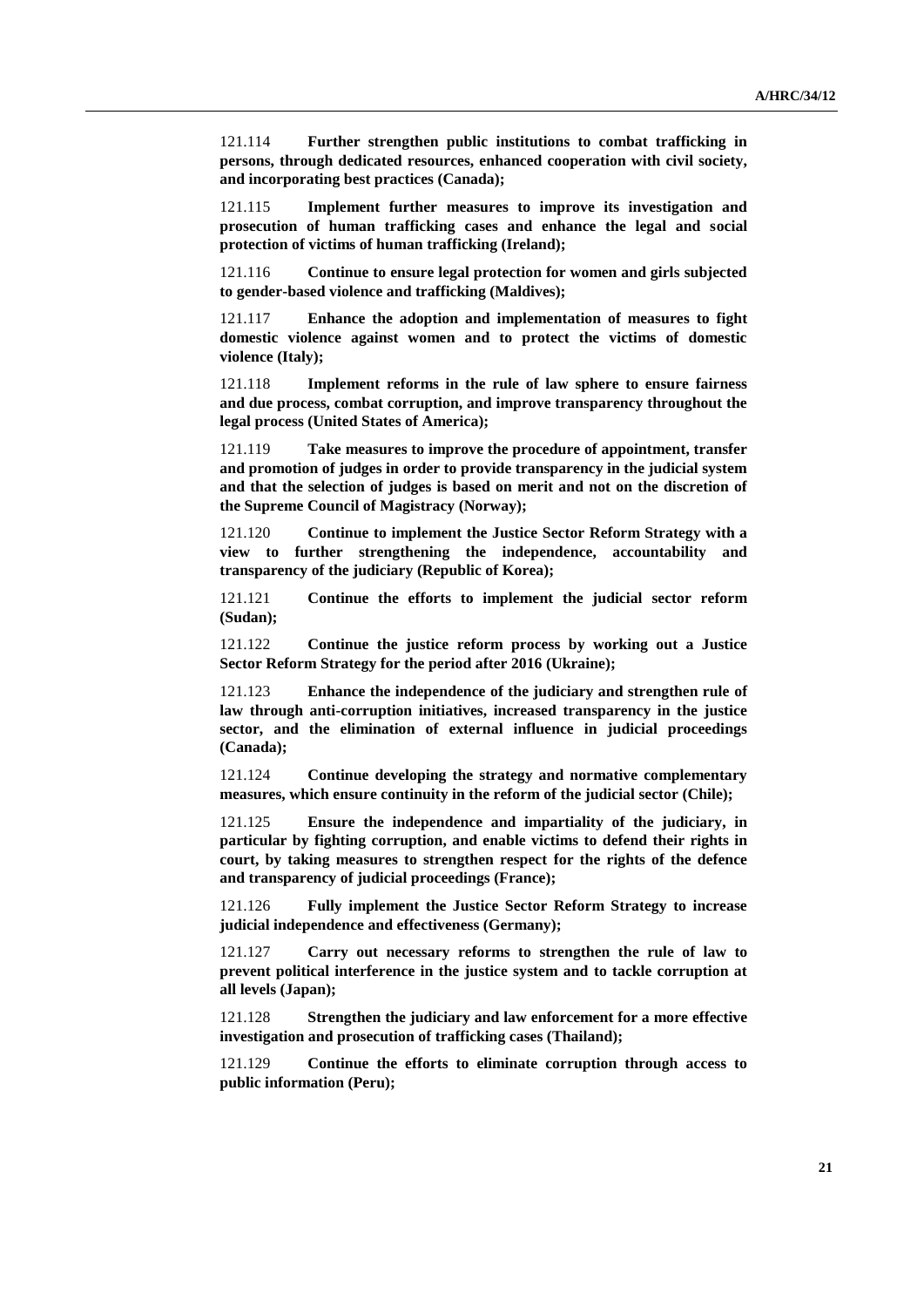121.130 **Continue efforts to guarantee freedom of religion and freedom of belief without discrimination and without legal preferences (Paraguay);**

121.131 **Continue efforts to ensure an enabling environment for journalists (Latvia);**

121.132 **Continue to support the work of civil society, especially the work of the human rights and journalists' organizations (Peru);**

121.133 **Continue the dialogue and substantive cooperation with human rights non-governmental organizations, in particular those involved in protecting human rights defenders (Romania);**

121.134 **Secure a safe environment for human rights defenders who support torture victims and ensure that there is sufficient support for civil society organizations working in the field of rehabilitation of torture victims (Austria);**

121.135 **Support the work of human rights defenders and other representatives of civil society, acknowledge their contribution to the advancement of human rights in the country, thoroughly and promptly investigate threats, attacks, harassment and intimidation against human rights defenders or independent journalists, and bring their perpetrators to justice in fair trials and ensure effective remedies to the victims (Poland);**

121.136 **Recognize explicitly the legitimacy of the job done by human rights defenders and ensure that their work is carried out in a safe and enabling environment, without fear of reprisals, intimidations or acts of violence, which should be sanctioned, and those responsible be taken before justice (Uruguay);**

121.137 **Create a safe, favourable environment for human rights defenders: a framework where human rights can be defended without fearing reprisals or intimidation in line with the international obligations of the Republic of Moldova, in particular as a State party to the International Covenant on Civil and Political Rights (Belgium);**

121.138 **Ensure strengthening of freedom of expression online and offline, as well as personal data protection (Bulgaria);**

121.139 **Take necessary measures to reduce excessive concentration of media ownership, and develop a new regulatory framework for the creation of new media and the operation of existing ones, in order to ensure genuine freedom of expression (Spain);**

121.140 **Ensure media plurality and independence, and take into account the opinions received from the Organization for Security and Cooperation in Europe and the Council of Europe, as well as from civil society, when adopting a new audiovisual code (Sweden);**

121.141 **Adopt comprehensive national legislation in order to facilitate access to information, foster media pluralism and protect independent media (Austria);**

121.142 **Guarantee fully freedom of expression and information by combating the formation of monopolies and ensuring respect for media pluralism (France);**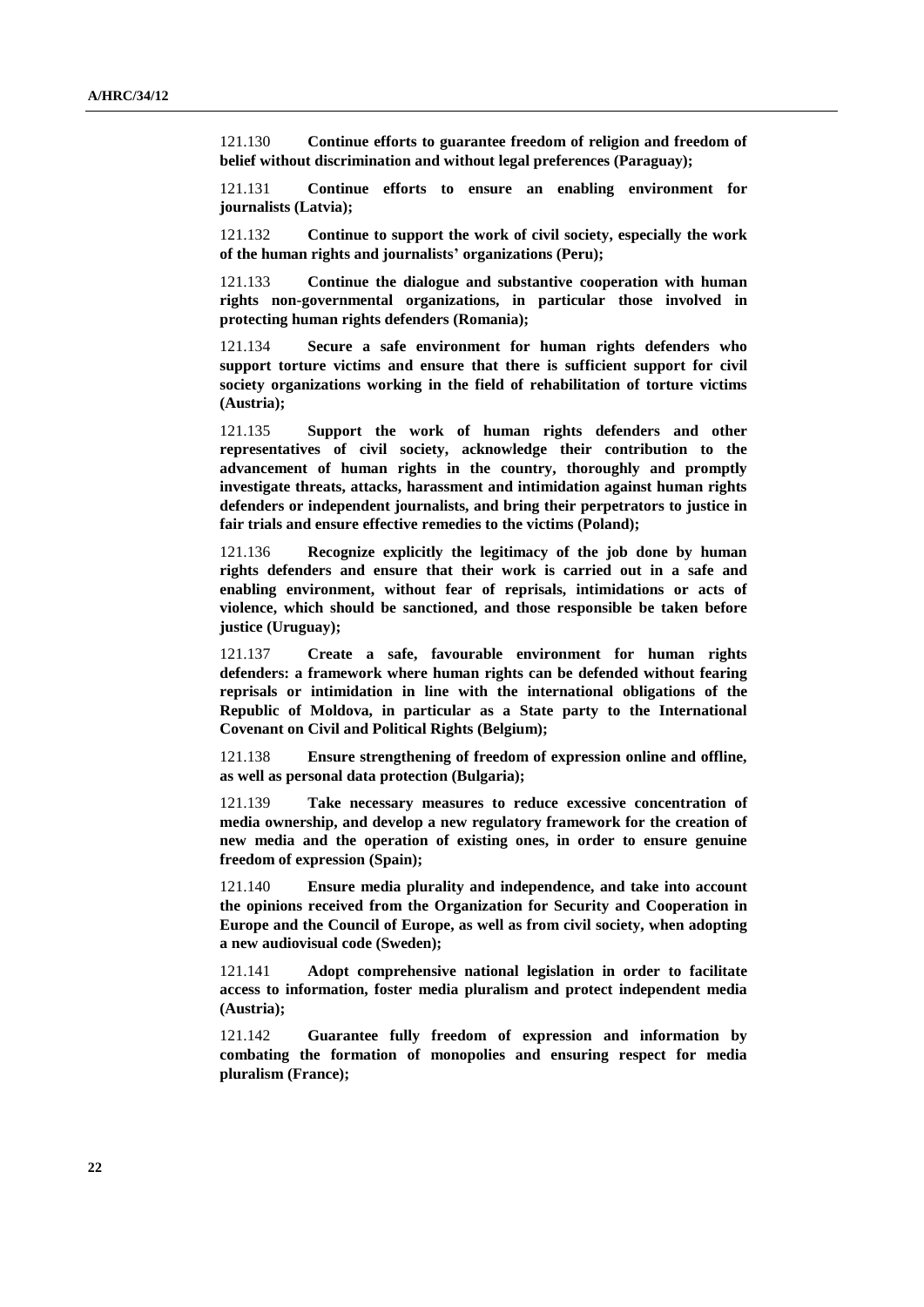121.143 **Adopt comprehensive national legislation such as the new Broadcasting Code in order to ensure media pluralism and protect independent media (Germany);**

121.144 **Take all necessary measures to ensure the full enjoyment of the right to freedom of expression for all, including the repeal or amendment of all laws restricting the activities, ownership and independence of the media (Ireland);**

121.145 **Strengthen women's representation in the Parliament and Government (Greece);**

121.146 **Take further measures to advance the participation of women in decision-making bodies (Latvia);**

121.147 **Foster policies that make it possible to reduce the youth unemployment rate, through providing opportunities for youth to have work, as well as avoiding stigmatization of people with disabilities and those coming to the world of work from national minorities (Paraguay);**

121.148 **Continue strengthening its social policies in favour of the most vulnerable sectors of its people, with emphasis on national minorities (Bolivarian Republic of Venezuela);**

121.149 **Promote steady economic development to further improve living standards of its people (China);**

121.150 **Continue to make efforts to combat extreme poverty (El Salvador);**

121.151 **Expand programmes of targeted social assistance to provide the population with education and medical services (Belarus);**

121.152 **Improve the operational and financial performance of water supply enterprises to increase water safety and quality (Germany);**

121.153 **Strengthen the fundamental principles of equality and nondiscrimination within the education system (Hungary);**

121.154 **Boost the approval of the legislation oriented to guarantee the autonomy of people with disabilities to improve their social inclusion (Costa Rica);**

121.155 **Continue to strengthen policies on ensuring the opportunity to enrol in education for children and young people with disabilities (Libya);**

121.156 **Eliminate barriers preventing access of children with disabilities to the education system (Hungary);**

121.157 **Adopt positive measures to enable people with disabilities and national minorities to have access to education, health services and an adequate standard of living (Panama);**

121.158 **Support the role of the family in protecting and promoting the rights of persons with disabilities, and accelerate implementation of the necessary legal conditions for the realization of their rights in services and public places (Qatar);**

121.159 **Protect the human rights of persons with disabilities to ensure full access to those rights for all, in compliance with the Convention on the Rights of Persons with Disabilities (Maldives);**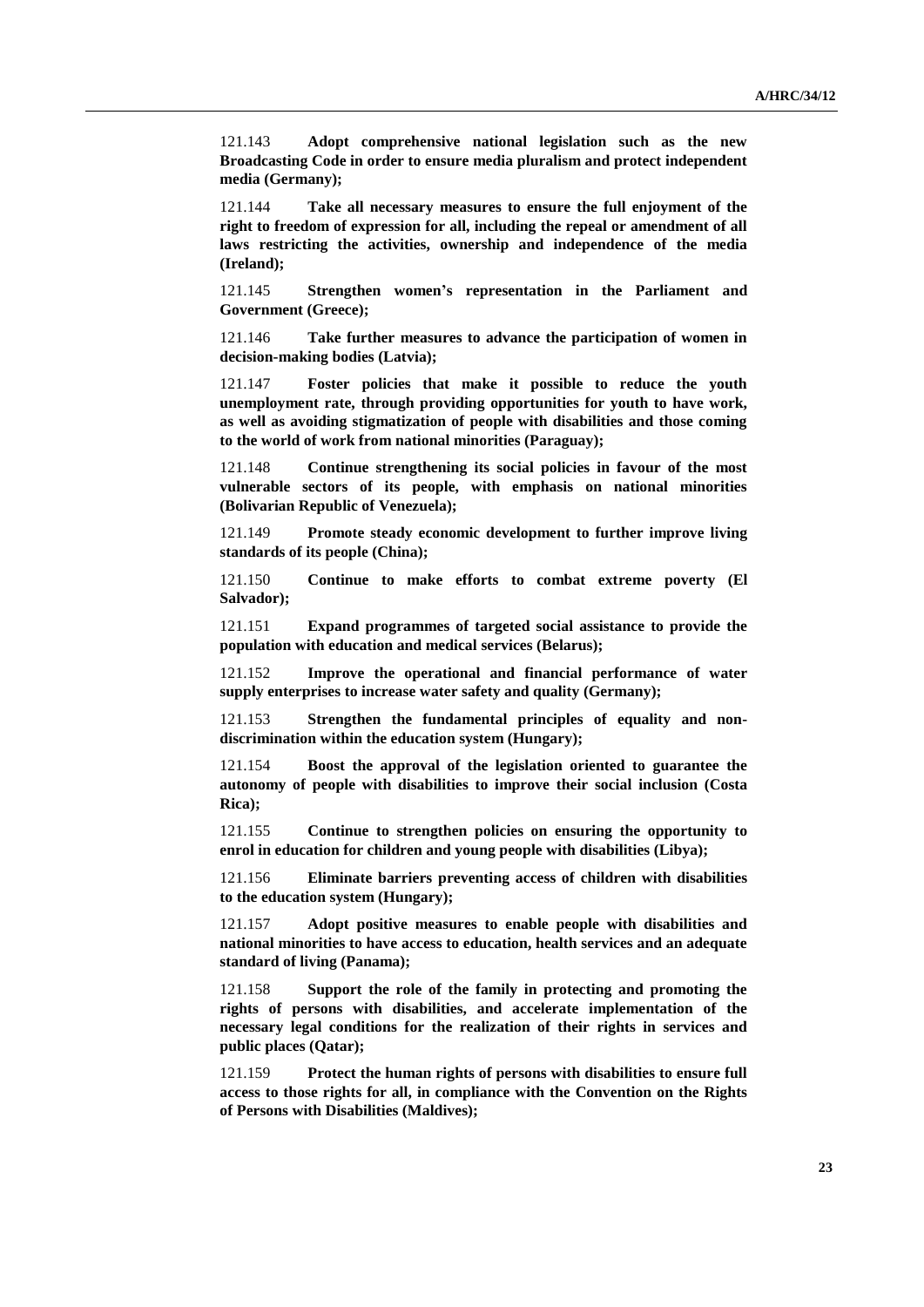121.160 **Enhance the legal framework on the social inclusion and participation of persons with disabilities while promoting relevant awarenessraising activities (Turkey);**

121.161 **Continue adopting measures that contribute to the protection and social inclusion of persons with disabilities, particularly as regards the provision of social services (Argentina);**

121.162 **Ensure the right of persons with disabilities to live independently through the development of a national action plan for deinstitutionalization and for the inclusion of persons with disabilities into their communities (Finland);**

121.163 **Adopt an Organization for Security and Cooperation in Europe High Commissioner on National Minorities-compliant strategy on national minorities as soon as possible, in order to clearly affirm the commitment of the Republic of Moldova to national minorities' rights (Germany);**

121.164 **Further promote the rights of minorities, such as by introducing multilingual education, and maintain social harmony and unity among various groups in the society (Thailand);**

121.165 **Further develop the policy in the field of preservation and development of the cultural identity of persons belonging to national minorities and ethnic groups (Bulgaria);**

121.166 **Guarantee to persons belonging to minorities their rights to use their language and practise their religion (Peru);**

121.167 **Implement the recommendations of the Special Rapporteur on minority issues to promote linguistic rights of minorities and to take the necessary measures to guarantee quality education in both the mother tongue and the State language (Hungary);**

121.168 **Continue to establish mechanisms to end discrimination towards the Roma community (Timor-Leste);**

121.169 **Promote greater public appreciation for the importance of according equal rights for Roma (Australia);**

121.170 **Prop up efforts for social inclusion of the Roma population (Greece);**

121.171 **Guarantee access to public and political life on an equal basis to Roma, and this through their participation in the decision-making processes (Peru);**

121.172 **Continue undertaking measures aimed at ensuring the inclusion of Roma representatives in public and political life, as well as implementing the National Action Plan for Roma (2016-2020) (Serbia);**

121.173 **Continue to work on the promotion of human rights in the region of Transnistria, integral part of the territory of the Republic of Moldova (Romania);**

121.174 **Provide systematic support and assistance to victims of human rights abuses in Transnistria (Czechia);**

121.175 **Take appropriate steps to initiate the elaboration of a monitoring mechanism of the human rights situation in the Transnistrian region of the Republic of Moldova, with the involvement of civil society representatives from both banks of the river Nistru (Georgia).**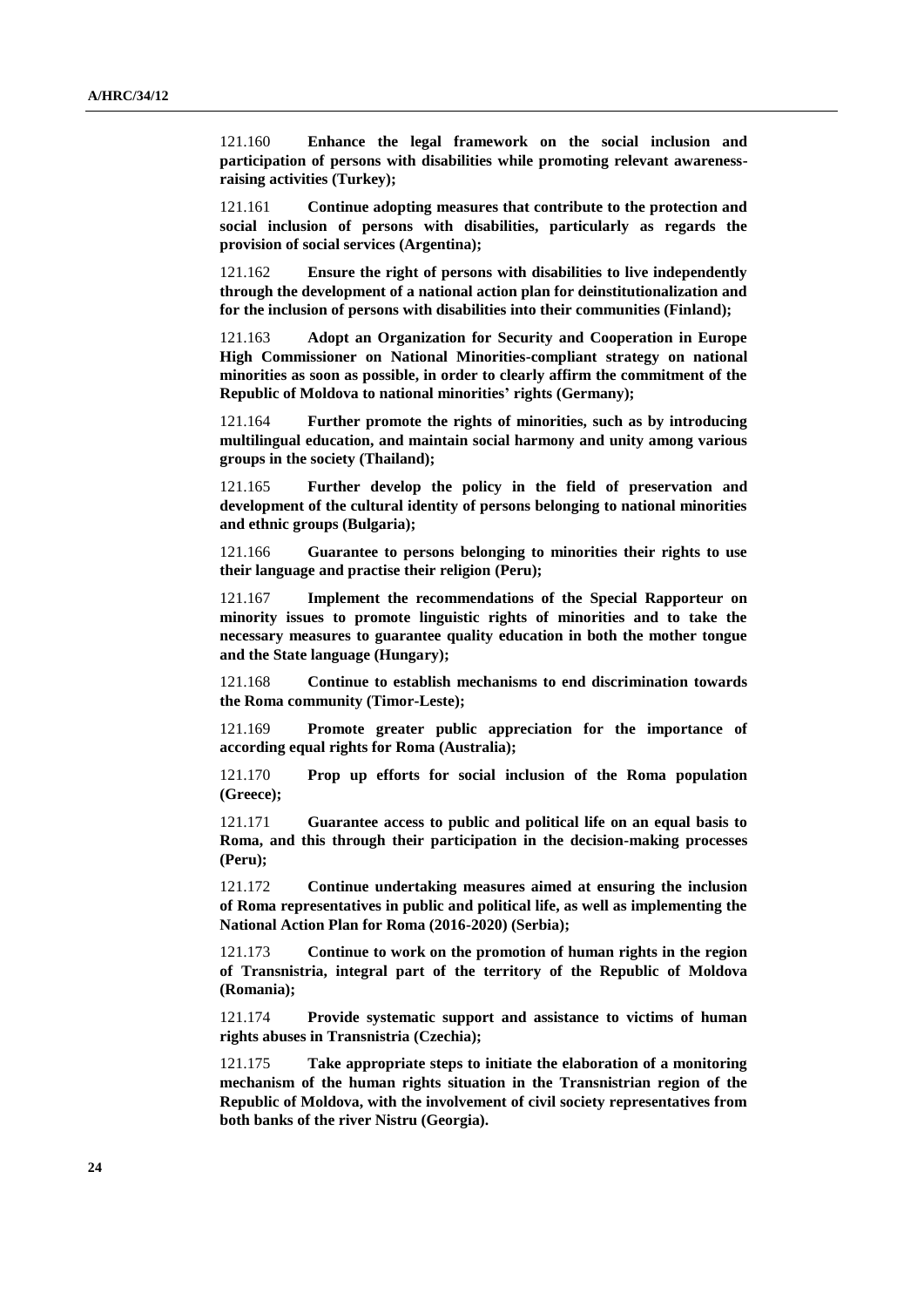122. **The following recommendations will be examined by the Republic of Moldova, which will provide responses in due time, but no later than the thirty-fourth session of the Human Rights Council:**

122.1 **Ratify the Optional Protocol to the International Covenant on Economic, Social and Cultural Rights and accept its investigation procedure and its communications procedure between States (Uruguay);**

122.2 **Ratify the Optional Protocol to the International Covenant on Economic, Social and Cultural Rights (Portugal);**

122.3 **Continue the process towards the ratification of the International Convention on the Protection of the Rights of All Migrant Workers and Members of Their Families and the ILO Domestic Workers Convention, 2011 (No. 189) (Philippines);**

122.4 **Ratify the International Convention on the Protection of the Rights of All Migrant Workers and Members of Their Families (Uruguay) (Afghanistan);**

122.5 **Ratify, as soon as possible, the International Convention on the Protection of the Rights of All Migrant Workers and Members of Their Families (Guatemala);**

122.6 **Resume the ratification process of the International Convention on the Protection of the Rights of All Migrant Workers and Members of Their Families (Turkey);**

122.7 **Ratify the International Convention on the Protection of the Rights of All Migrant Workers and Members of Their Families, the Optional Protocol to the International Covenant on Economic, Social and Cultural Rights and the Optional Protocol to the Convention on the Rights of Persons with Disabilities (El Salvador);**

122.8 **Consider ratifying the International Convention on the Protection of the Rights of All Migrant Workers and Members of Their Families (Indonesia);**

122.9 **Consider ratifying the International Convention on the Protection of the Rights of All Migrant Workers and Members of Their Families, Protocol No. 12 to the Convention for the Protection of Human Rights and Fundamental Freedoms (European Convention on Human Rights), and the Council of Europe Convention on Preventing and Combating Violence against Women and Domestic Violence (Albania);**

122.10 **Ratify the International Convention for the Protection of All Persons from Enforced Disappearance, as no country is free from cases of enforced disappearance (Slovakia);**

122.11 **Ratify the International Convention for the Protection of All Persons from Enforced Disappearance (Uruguay) (Montenegro);**

122.12 **Ratify as soon as possible the International Convention for the Protection of All Persons from Enforced Disappearance, a major instrument in the fight against impunity, and recognize the competence of the Committee on Enforced Disappearances (France);**

122.13 **Ratify and accede to the International Convention for the Protection of All Persons from Enforced Disappearance and the International Convention on the Protection of the Rights of All Migrant Workers and Members of Their Families (Sierra Leone);**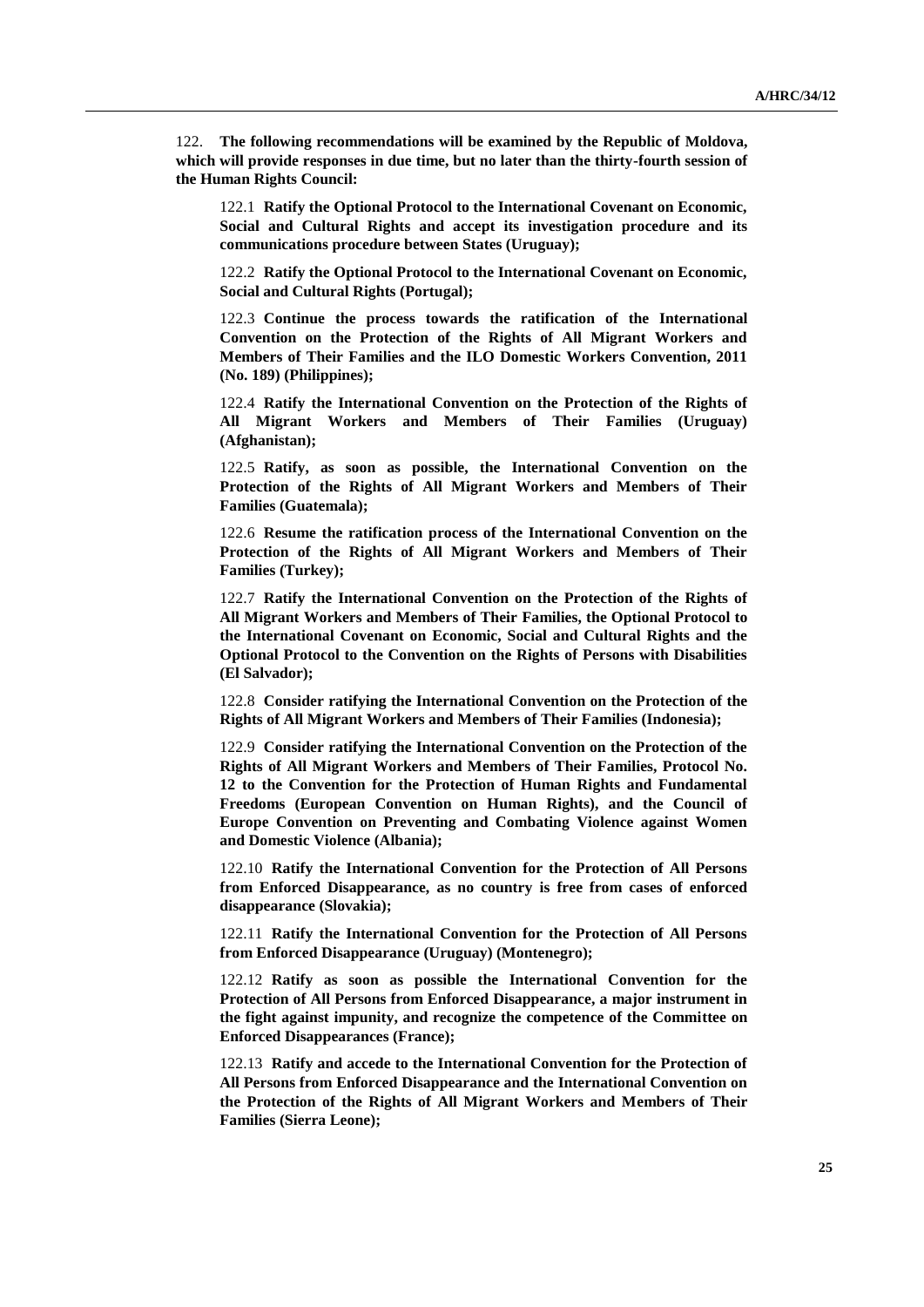122.14 **Ratify the International Convention for the Protection of All Persons from Enforced Disappearance as well as the remaining human rights treaties to which it is still not party (Argentina);**

122.15 **Finalize the ratification of the International Convention for the Protection of All Persons from Enforced Disappearance (Iraq);**

122.16 **Ratify the Kampala Amendments to the Rome Statute of the International Criminal Court (Estonia);**

122.17 **Amend the Law on Equality in order to widen the list of possible discrimination criteria (Slovakia);**

122.18 **Amend article 1 of the Law on Ensuring Equality by including criteria such as social origin, marital situation, health status, sexual orientation, gender identity, and gender expression in the main list of criteria for categories to be protected from discrimination (Sweden);**

122.19 **Include in the Law on Equality four protected criteria — namely social origin, material situation, sexual orientation and health status (Croatia);**

122.20 **Review and amend relevant legislation, such as the Criminal Code and the Code of Administrative Offences, to enhance the protection and promotion of the rights of lesbian, gay, bisexual, transgender and intersex persons and of individuals belonging to vulnerable, minority populations, including religious communities and ethnic minorities, as well as amend article 1 of the Law on Ensuring Equality to include sexual orientation and gender identity (Canada);**

122.21 **Adopt the draft law on amending and completing the Criminal Code and the Code of Administrative Offences with regard to bias-motivated crimes and incidents to also include sexual orientation, gender identity and gender expression as grounds for hate crimes (Sweden);**

122.22 **Adopt a legislative framework that ensures protection against all offences motivated by hatred and prejudice (Côte d'Ivoire);**

122.23 **Complete the process of establishing a coordinating body under the auspices of the Prime Minister's Office to monitor and report progress on human rights (Kyrgyzstan);**

122.24 **Enhance the implementation of the Law on Ensuring Equality by strengthening the mandate of the Equality Council, including by allowing it to issue binding recommendations and to sanction discrimination, as well as by increasing awareness-raising through education (Finland);**

122.25 **Fully implement recommendations made by the Council for Preventing and Eliminating Discrimination to better ensure protection against discrimination and the equality of all persons (Republic of Korea);**

122.26 **Adopt measures to ensure protection from torture and forced hospitalization and medication in psychiatric institutions (Portugal);**

122.27 **Implement legislation to abolish and effectively combat early and child marriage (Sierra Leone);**

122.28 **Take concrete measures to address the issue of self-censorship among Moldovan journalists, limit media ownership concentration and ensure media pluralism (Norway);**

122.29 **Step up efforts to improve free medical facilities, reduce high infant mortality rates and high teenage pregnancy rates (Greece);**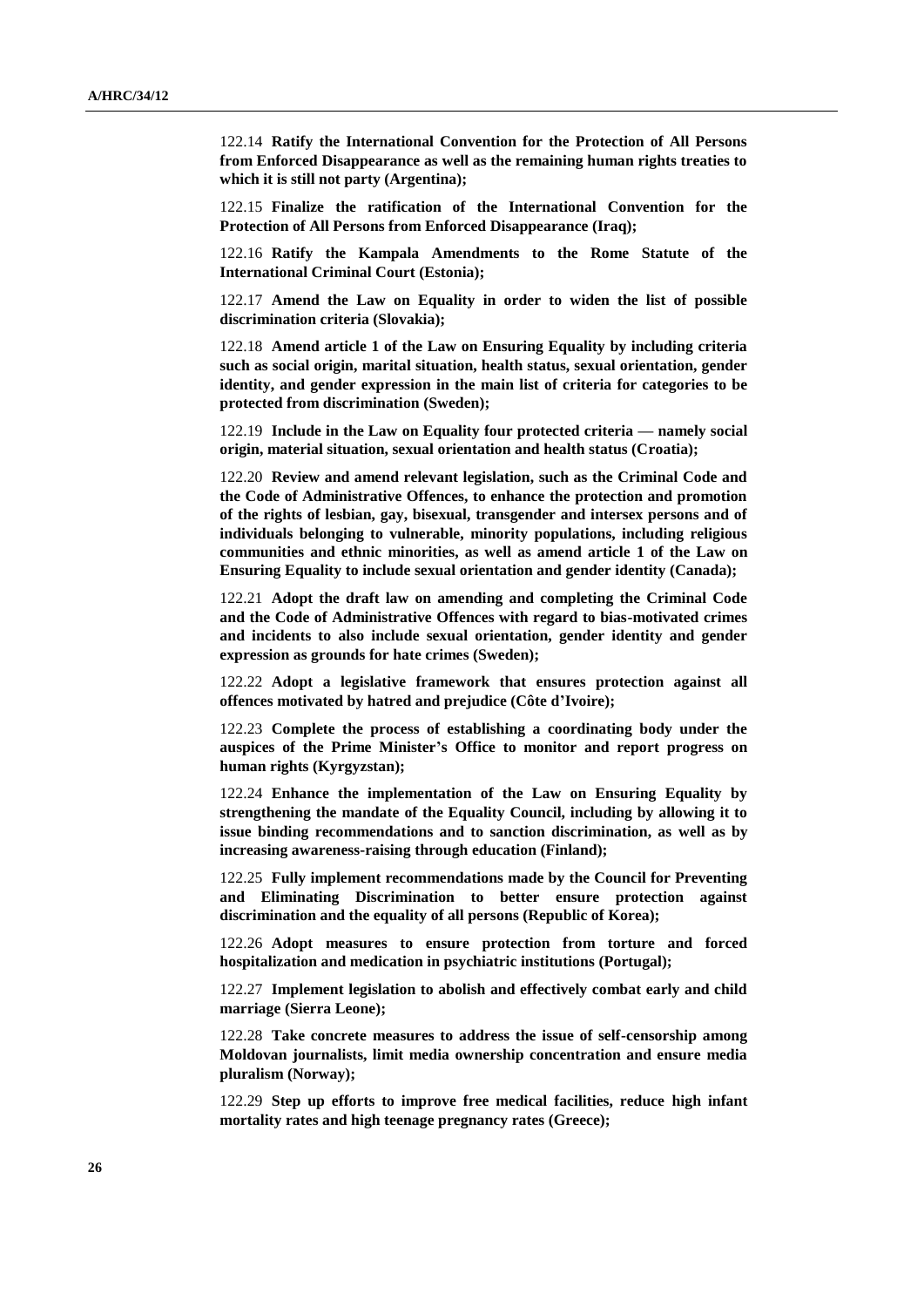122.30 **End discrimination against people with intellectual and psychological disabilities and implement tools to encourage their employment (Croatia);**

122.31 **Effectively guarantee the rights of migrants (China).**

123. **The Republic of Moldova considers that the recommendations below cannot be accepted and would thus be noted:**

123.1 **Ratify the European Charter for Regional or Minority Languages (United Kingdom of Great Britain and Northern Ireland);**

123.2 **Develop a global strategy to address existing divisions covering all sectors, to overcome all discriminatory practices (Guatemala);**

123.3 **Carry out a careful investigation into incidents of unwarranted use of force by law enforcement bodies in response to protests by the opposition during the celebration on 27 August 2016 of Independence Day in Chișinău (Russian Federation).**

124. **All conclusions and/or recommendations contained in the present report reflect the position of the submitting State(s) and/or the State under review. They should not be construed as endorsed by the Working Group as a whole.**